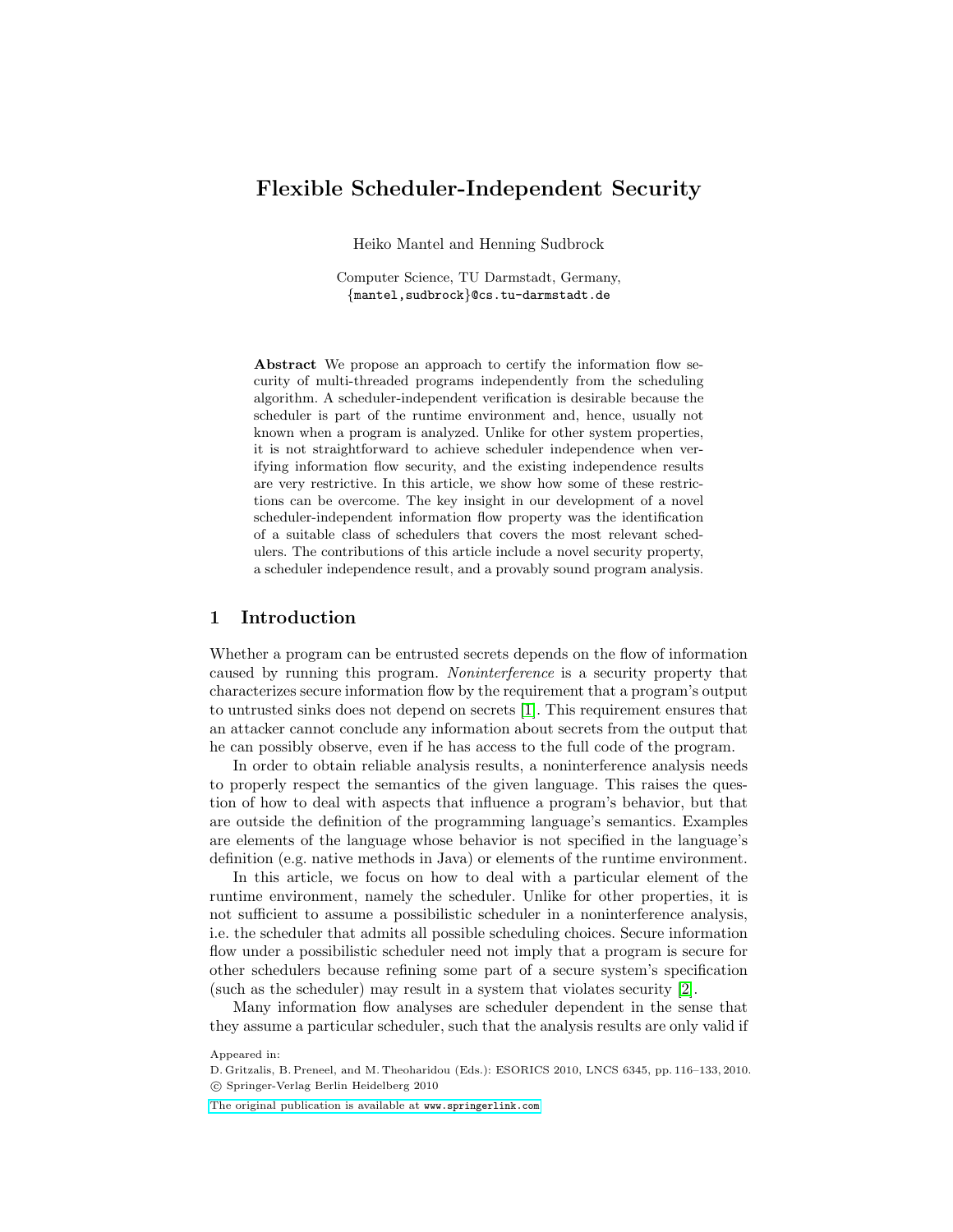the program is executed under this scheduler. For instance, a uniform scheduler is assumed in [\[3\]](#page-16-2), a Round-Robin scheduler in [\[4\]](#page-16-3), and a possibilistic scheduler in [\[5\]](#page-16-4).

There are also a few approaches that support a scheduler-independent analysis. So far, there are two main approaches to defining information flow properties that are scheduler independent, firstly, requiring that a program's public output is deterministically determined by the program's public input and, secondly, requiring that a program's possible behaviors for any two inputs, which comprise identical public inputs, are stepwise indistinguishable to an observer of the program's public outputs. The first approach was introduced by Zdancewic and Myers, adapting the idea of defining secure information flow based on observational determinism to language-based security [\[6\]](#page-16-5). The second approach was used by Sabelfeld and Sands to define the so-called strong security property [\[7\]](#page-16-6). While both approaches provide a semantic basis for program analyses that are sound independently of the scheduling algorithm, they are far from satisfactory. The resulting security properties are very restrictive because they are violated by many intuitively secure programs. The main deficiency of security properties based on observational determinism is that they forbid nondeterminism in the publicly observable behavior of a program, albeit intuitively secure programs can have nondeterministic public output. Strong security suffers from a different problem. It requires a restrictive lock-step indistinguishability, which implies, for instance, that a program's execution time must not depend on secrets, even if such differences in the timing do not cause differences in the public output.

In this article, we propose a scheduler-independent security property that permits nondeterminism in a program's publicly observable behavior without requiring a restrictive lock-step indistinguishability. Our solution does not require non-standard modifications to the interface of schedulers (as in other approaches, e.g., [\[8,](#page-16-7)[9\]](#page-16-8)). In fact our approach is the first that is suitable for programs with nondeterministic publicly observable behavior whose runtime depends on secrets, while providing scheduler independence for common schedulers like Round-Robin and uniform schedulers (see Section [6](#page-13-0) for a more detailed comparison). The existence of a scheduler-independent security property with these features is somewhat surprising given that Sabelfeld proved in [\[10\]](#page-16-9) that strong security is the weakest property that implies information flow security for a natural class of schedulers. The key step in our development was the identification of a different class of schedulers, the robust schedulers, that also contains the most relevant schedulers.

In summary, our contributions include (1) the definition of a novel security property for multi-threaded programs, (2) the novel notion of robust schedulers, (3) a theorem showing that our security property is scheduler independent for robust schedulers, and (4) a provably sound, scheduler-independent program analysis for enforcing our security property. We illustrate the progress made by the security analysis of a small, but realistic example program. The proofs of all theorems in this article are made available on the authors' website. We expect that our improvements constitute a significant step towards more widely applicable information flow analyses for concurrent programs.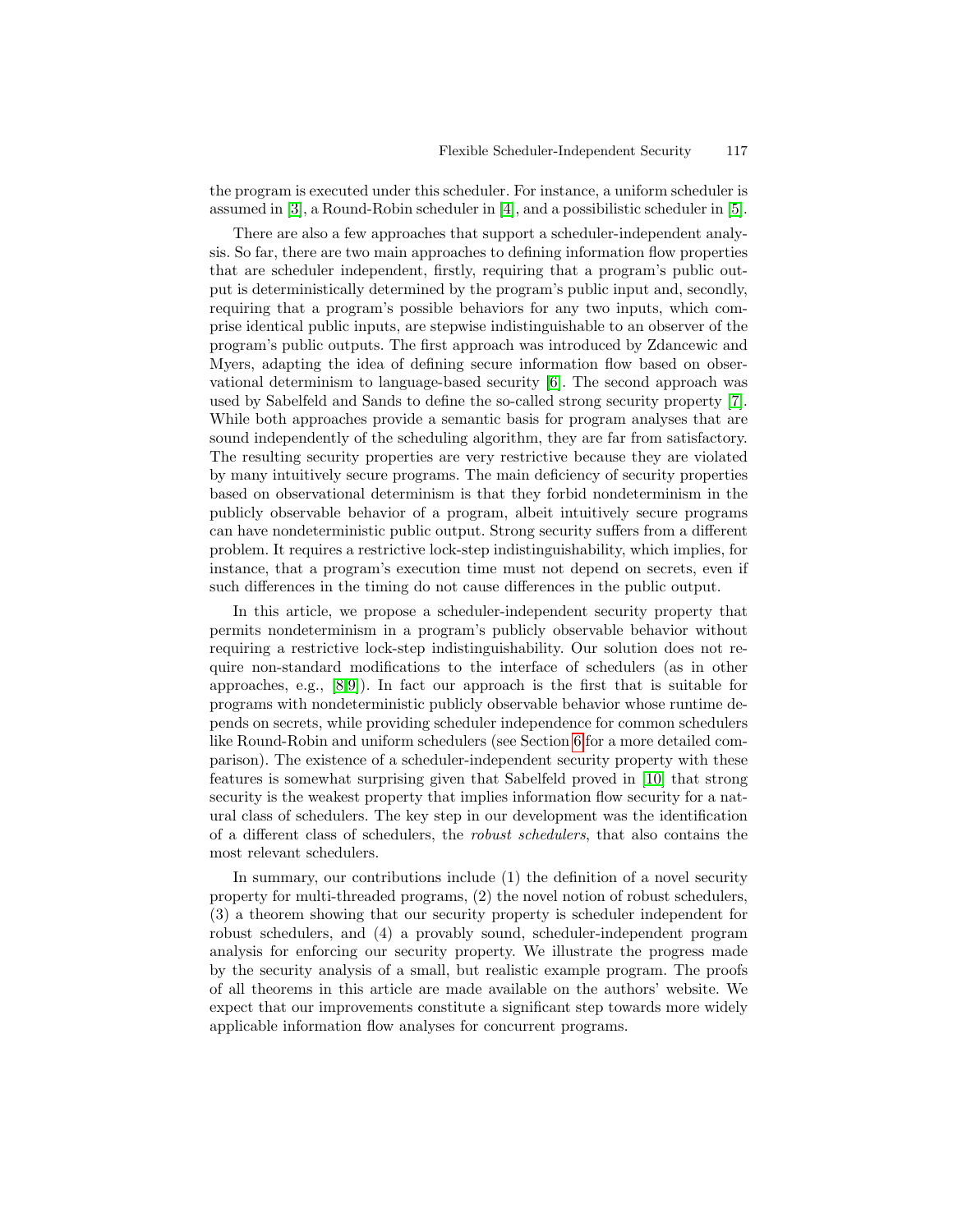## 2 Preliminaries

In this article, we consider multi-threaded programs that communicate via shared memory. In this section, we leave the set *Com* of commands unspecified. It will be instantiated by a multi-threaded imperative programming language in Section [5.](#page-10-0)

### <span id="page-2-0"></span>2.1 Execution Model

A multi-threaded program executes threads from a pool, that we represent by a finite list of threads. The thread pool's size has no upper bound and varies during program execution as threads are removed upon termination and new threads may be spawned. Active threads are implicitly numbered consecutively by their position in the thread pool. The program memory is shared between all threads, and thereby provides a means for inter-thread communication.

A thread configuration is a pair  $\langle com, mem \rangle \in (Com \cup {\{\text{stop}\}}) \times (Var \to Val)$ that models a snapshot during the execution of a single thread. If  $com = stop$ then the thread has terminated, while if  $com \in Com$  then this is the command that remains to be executed by the thread. The second element of a thread configuration, mem, models the current state of the program memory by assigning a value to each program variable, where Var is the set of variables and Val is a not further specified set of values. We denote the set ( $Var \rightarrow Val$ ) with Mem.

A program configuration is a pair  $\langle thr, mem \rangle$ , consisting of a thread pool  $thr : \mathbb{N}_0 \to (Com \cup \{\text{stop}\})$  and a shared memory mem  $\in Mem$ , that models a snapshot during the execution of a multi-threaded program. If  $thr(k) =$  stop then there is no thread at position k, while if  $thr(k) \in Com$  then this is the command that remains to be executed by the kth thread. We define the size of a thread pool thr by  $\sharp(thr) = |\{k \in \mathbb{N}_0 \mid thr(k) \neq \mathsf{stop}\}|$ . We furthermore require that  $thr(k) \neq$  stop implies  $thr(l) \neq$  stop for all  $l < k$ , i.e. the thread pool has no gaps. We denote the set of all thread pools satisfying these requirements with *Progs*. Note that  $\sharp(thr) = \min\{k \in \mathbb{N}_0 \mid thr(k) = \mathsf{stop}\}\)$  holds for all  $thr \in Progs$ .

To make scheduling explicit, we introduce system configurations. Formally, a system configuration is a triple  $\langle thr, mem, sst \rangle$  such that  $\langle thr, mem \rangle$  is a program configuration and  $sst \in sSt$  is a *scheduler state*. Scheduler states and other aspects of scheduling will be introduced in Section [3.1.](#page-4-0) We use Conf to denote the set of all system configurations and introduce selector functions  $getT$ ,  $getM$ , and  $getS$ to retrieve the elements from a system configuration, i.e.,  $getT(\langle thr, mem, sst \rangle) =$ thr, getM( $\langle thr, mem, sst \rangle$ ) = mem, and getS( $\langle thr, mem, sst \rangle$ ) = sst.

To model execution steps, we introduce the judgment

$$
conf \Rightarrow_{k,p} conf'
$$

where conf, conf'  $\in$  Conf,  $k \in \mathbb{N}_0$ , and  $0 < p \leq 1$ . Intuitively, this judgment models that a transition from the system configuration *conf* to the system configuration  $\text{conf}'$  is possible. The index k identifies the thread performing a computation step by its position in the thread pool  $getT(conf)$ . The probability of the transition is specified by the index  $p$ . Note that purely deterministic behavior can be modeled by restricting  $p$  to the singleton set  $\{1\}$ .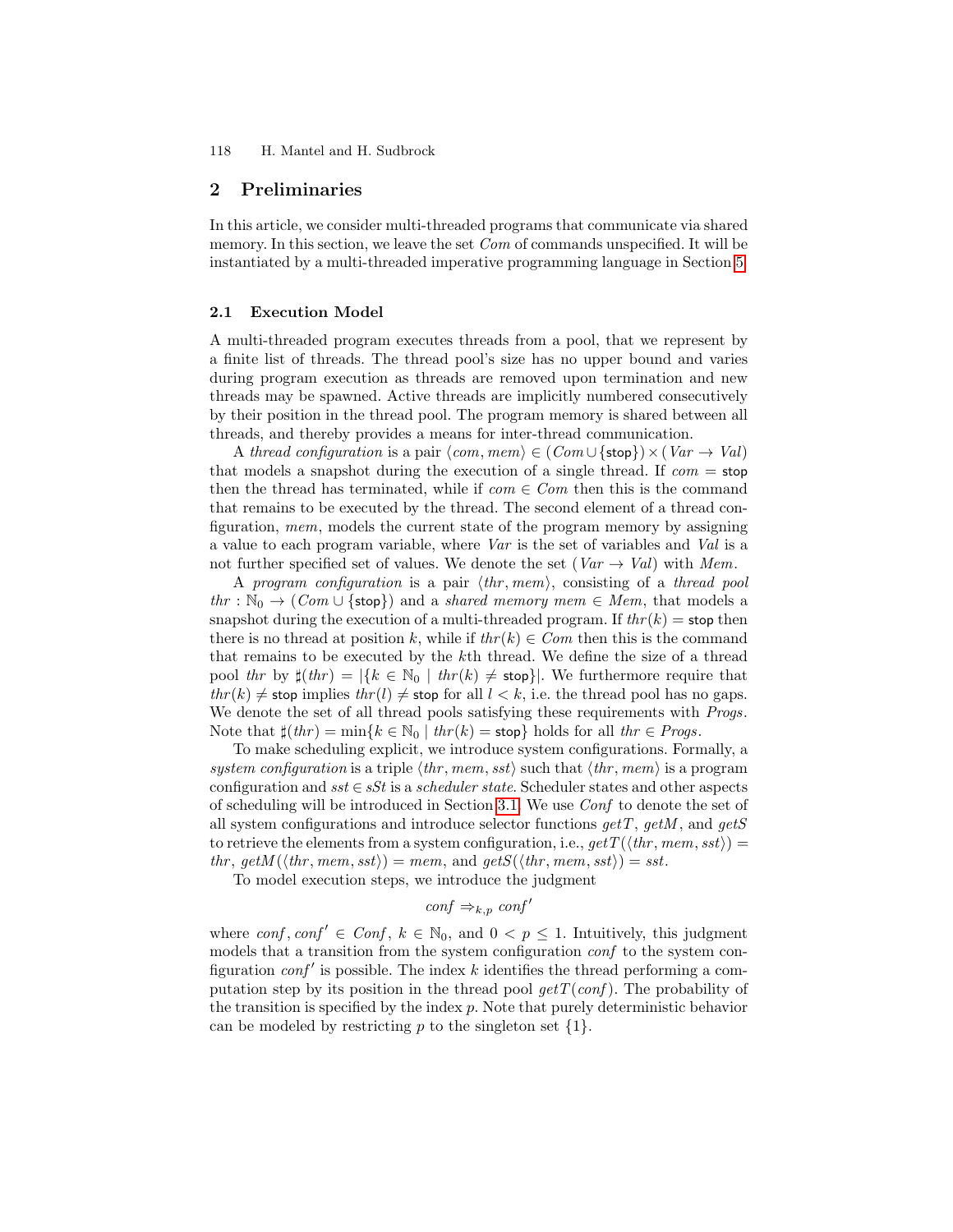Derivability of the judgment for system configurations is defined based on two further judgments. The judgment  $(sst, sin) \stackrel{k}{\leadsto} p sst'$  models that the scheduler selects the kth thread with probability  $p$ . This decision may be based on sst, the state of the scheduler, and further input  $sin$ . The resulting scheduler state is  $sst'$ . The judgment  $\langle com, mem \rangle \stackrel{\sim}{\rightarrow} \langle com', mem' \rangle$  models that executing the com-<br>mend com in the moment more results in the thread configuration  $\langle com' , mem' \rangle$ mand com in the memory mem results in the thread configuration  $\langle com', mem' \rangle$ . The label  $\alpha \in Lab$  is an event from the set  $Lab = \{new(cons) \mid cons \in Com^*\}$ that captures information about the creation of threads in the computation step. An event  $new(coms)$  models that new threads are spawned to execute the commands in the list coms. We omit the label if no new threads were spawned.

Based on the above two judgments we can now model the stepwise execution of a multi-threaded program under a given scheduler by the following rule:

$$
\frac{(sst, sin) \stackrel{k}{\sim} p \, sst'}{sin = obs(thr, mem) } \quad \frac{\langle thr(k), mem \rangle \stackrel{\sim}{\rightarrow} \langle com', mem' \rangle}{\langle thr, mem, sst \rangle \Rightarrow_{k,p} \langle thr', mem', sst' \rangle} \tag{1}
$$

The third premise of the rule indicates that inputs to schedulers result from an observation of the program configuration (Section [3.1](#page-4-0) will refine scheduler inputs). The function  $update_k$  in the fourth premise updates the thread pool  $thr$ . In this article, we assume that spawned threads are inserted in the list of threads after the thread that executed the spawn operation. Moreover, if a thread terminates then it is removed from the list. For  $\alpha = new(cons)$  and  $k < \sharp (thr)$ , the thread pool  $update_k(thr, com, \alpha)$  is defined by  $replace_k(thr, coms)$  if  $com = stop$ and by  $replace_k(thr, [com]:cons)$  otherwise (where :: denotes list concatenation).<sup>[1](#page-3-0)</sup>

#### 2.2 Traces

A trace models a possible run of a program under some scheduler by a pair (str, dtr). The system trace str :  $\mathbb{N}_0 \rightarrow$  Conf models the run of the program, where  $str(0)$  is a snapshot of the system before starting its execution, and  $str(k)$  is a snapshot of the system after k execution steps. The *decision trace*  $dt_r : \mathbb{N}_0 \to \mathbb{N}_0$  models the scheduler's decisions during the run, where  $dt_r(k)$  is the position of the thread selected for execution in the kth execution step.

**Definition 1.** A trace is a pair  $tr = (str, dtr)$  consisting of a system trace  $str : \mathbb{N}_0 \to Conf$  and a decision trace  $dtr : \mathbb{N}_0 \to \mathbb{N}_0$ .

We model the termination of a run by designated final configurations, namely those configurations in which the thread pool is empty.

**Definition 2.** We call a trace  $tr = (str, dtr)$  terminating if it reaches a final configuration, i.e. if  $\exists j \in \mathbb{N}_0 : \sharp (getT(str(j))) = 0$  holds. The length of a terminating trace is  $\sharp (tr) = \min\{j \in \mathbb{N}_0 \mid \sharp (getT(str(j))) = 0\}.$ 

<span id="page-3-0"></span><sup>&</sup>lt;sup>1</sup> For  $k \in \mathbb{N}_0$ , the partial function  $replace_k : (Progs \times Com^*) \rightarrow Progs$  is defined by  $replace_k(thr, [com_0, \ldots, com_{n-1}](j) = com for k < \sharp(thr)$  where  $com = thr(j)$  if  $j < k$ , com = com<sub>j-k</sub> if  $k \leq j < k + n$ , and com = thr  $(j - n)$  if  $k + n \leq j$ .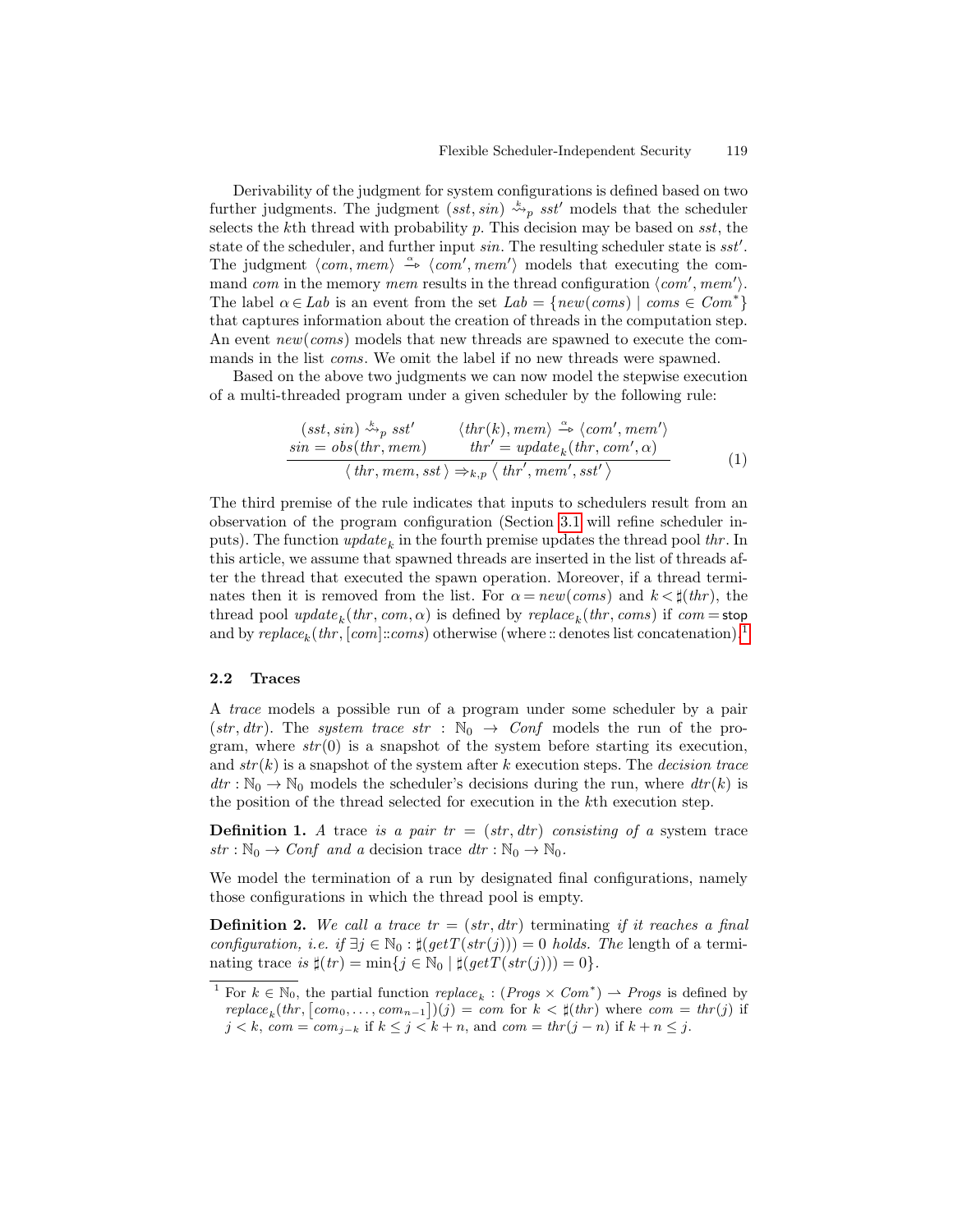Given a set of traces  $Tr$ , we define the subset of terminating traces by

 $Tr \Downarrow = \{(str, dtr) \in Tr \mid \exists j \in \mathbb{N}_0 : \sharp (getT(str(j))) = 0 \}.$ 

The subset of traces terminating with memory mem is defined by

 $Tr\mathbb{I}_{mem} = \{tr \in Tr\mathbb{I} \mid getM(str(\sharp(tr))) = mem\}.$ 

## 3 Scheduling and Scheduler-Specific Security

We capture scheduler-dependent information flow security by a noninterferencelike information flow property that is parametric in the choice of the scheduler.

#### <span id="page-4-0"></span>3.1 An Explicit Scheduler Model

During the execution of a multi-threaded program, the scheduler repeatedly decides which thread shall next proceed with the computation. Scheduling algorithms differ not only in how they make this decision, but also in the information on which they base their decision. For instance, a uniform scheduler needs to know the current number of threads in order to randomly choose among the available threads with equal probability. A Round-Robin scheduler iterates over the list of available threads in a cyclic fashion. Beyond knowing the number of threads, this requires that the scheduler remembers its scheduling choice from the previous step. A scheduler might even need to know part of the program's memory, for instance, in priority-based scheduling if priorities are first-class values that may be read and modified by the program itself. To cover these and various other possibilities, we assume that schedulers base their decision on their current internal state and their observation of the program configuration.

We leave the set of scheduler states  $sSt$  and the set of scheduler inputs  $sIn$ unspecified. We only assume that it is at least possible to retrieve the current number of threads from any given input  $sin \in sh$  and denote this number by  $\sharp (sin)$ . The scheduler's output is modeled by a natural number, indicating the position of the next thread to be run. The behaviour of a scheduler is modeled by a labeled transition relation, where a label  $(sin, k, p) \in sin \times \mathbb{N}_0 \times [0, 1]$  indicates that  $sin$  is the input to the scheduler,  $k$  is the position of the chosen thread, and  $p$  is the probability of this choice. We use probabilistic transitions in order to account for schedulers that are not deterministic like, e.g., uniform schedulers.

**Definition 3.** A scheduler is a labeled transition system  $(sSt, sst_0, sLab, \rightarrow)$ with initial state sst<sub>0</sub>  $\in$  sSt, label set sLab = sIn  $\times$  N<sub>0</sub>  $\times$  |0, 1|, and transition relation  $\rightarrow \subseteq sSt \times sLab \times sSt$  that satisfies the following properties:

- 1. if  $(sst, (sin, k, p), sst') \in \rightarrow$ , then  $k < \sharp (sin)$ ;
- 2. for each triple (sst, sin, k) there is at most one probability  $p \in [0,1]$  and one scheduler state sst'  $\in sSt$  such that  $(sst, (sin, k, p), sst') \in \rightarrow;$  and
- <span id="page-4-1"></span>3. the equality  $\sum_{i} \{p \mid \exists k, sst': (sst, (sin, k, p), sst') \in \rightarrow \} = 1$  holds for each pair (sst, sin) (where  $\{\ldots\}$  denotes a multiset).

The first property in Definition [3](#page-4-1) ensures that a scheduler selects among the available threads, the second property ensures that a scheduler cannot choose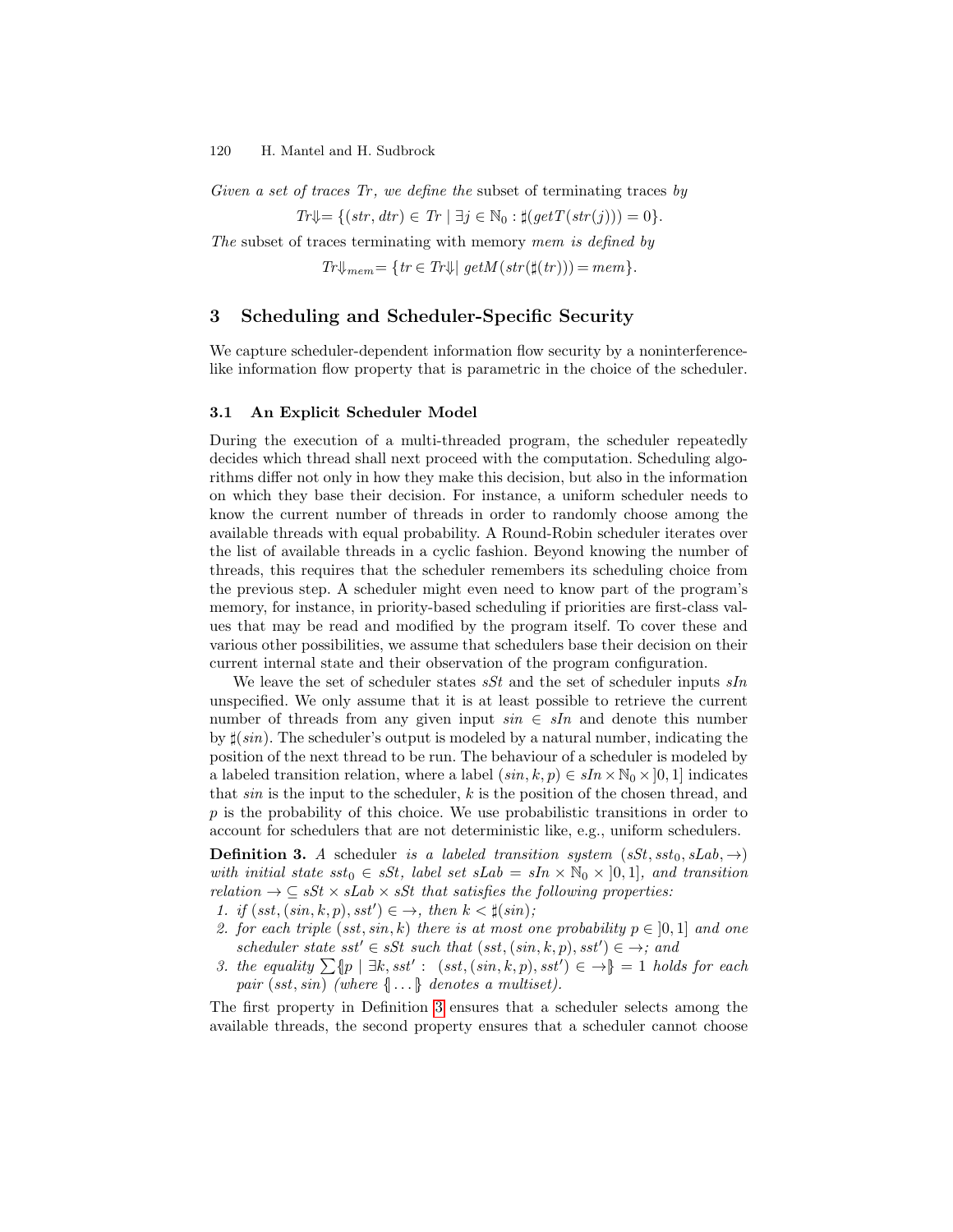a single thread position with multiple probabilities or modify its internal state nondeterministically, and the third property ensures that in each state the probabilities of the transitions for a given input form a probability distribution.

**Definition 4.** The judgment (sst, sin)  $\stackrel{k}{\leadsto}$  sst<sup>'</sup> (from Section [2.1\)](#page-2-0) is derivable for a scheduler  $(sSt, sst_0, sLab, \rightarrow)$  if and only if  $(sst, (sin, k, p), sst') \in \rightarrow$ .

<span id="page-5-1"></span>Our model for schedulers is sufficiently expressive for common scheduling algorithms such as uniform, Round-Robin, and priority-based scheduling.

Example 1. A uniform scheduler can be modeled by the labeled transition system  $UNI = (\{s\}, s, sLab, \rightarrow_{UNI})$ , where  $\rightarrow_{UNI}$  is defined by  $(sst, (sin, k, p), sst') \in$  $\rightarrow$ <sub>*UNI*</sub> if and only if  $k < \sharp(\sin)$ ,  $p = 1/\sharp(\sin)$ , and  $sst' = sst = s$ .

<span id="page-5-2"></span>Example 2. A Round-Robin scheduler can be modeled by the labeled transition system  $RR = (sSt_{RR}, sst_{RR,0}, sLab, \rightarrow_{RR})$ , with  $sSt_{RR} : \{choice, size\} \rightarrow \mathbb{N}_0$ ,  $sst_{RR,0}(choice) = 0$ , and  $sst_{RR,0}(size) = 1$ . The scheduler variables *choice* and size store from the previous step which thread position was selected and what size the thread pool had. The transition relation is defined by  $(sst, (sin, k, p), sst') \in$  $\rightarrow_{RR}$  if and only if  $p = 1$ ,  $k = (sst(choice) + 1 + (\sharp(sin) - sst(size))) \mod \sharp(sin)$ ,  $sst'(choice) = k$ , and  $sst'(size) = \sharp(sin).2$  $sst'(size) = \sharp(sin).2$ 

We specify the traces modeling possible program runs under a given scheduler.

**Definition 5.** For a scheduler  $S = (sSt, sst_0, sLab, \rightarrow)$ , the set of possible traces starting in a system configuration conf is defined by  $(str, dtr) \in Tr_{\mathcal{S}}(conf)$  if and only if

$$
str(0) = conf \wedge \forall j \in \mathbb{N}_0 : \begin{pmatrix} (\exists p \in ]0,1]: \ str(j) \Rightarrow_{dtr(j),p} str(j+1)) \\ \vee \begin{pmatrix} \sharp (getT(str(j))) = 0 \\ \wedge str(j+1) = str(j) \wedge dr(j) = 0 \end{pmatrix} \end{pmatrix}
$$

Note that if a final configuration is reached, the program performs no further computation steps. We model this by requiring that from that point on the system trace infinitely often repeats the final configuration and the decision trace infinitely often repeats the value 0. We say that a system configuration conf is terminating under a scheduler S if  $Tr_S(\text{conf}) = Tr_S(\text{conf})\psi$ . A thread pool thr is terminating if for all mem  $\in$  Mem the system configuration  $\langle thr, mem, sst_0 \rangle$ is terminating under all schedulers  $\mathcal S$  with initial scheduler state sst<sub>0</sub>.

We use the probabilities of single execution steps to compute the probability that a terminating program run with a given sequence of scheduler decisions occurs when executing a program in a given configuration under a given scheduler:

**Definition 6.** For a trace  $tr = (str, dtr) \in Tr_{\mathcal{S}}(conf) \psi$  we define the probability of tr under the scheduler S by  $\rho_{\mathcal{S}}(tr) = p_0 * \ldots * p_{\sharp(tr)-1}$ , where the  $p_j$  are the unique probabilities with  $str(j) \Rightarrow_{dtr(j),p_j} str(j+1)$  for  $0 \leq j < \sharp (tr)$ .

<span id="page-5-0"></span> $2$  Note that our condition on k ensures, firstly, that no thread is skipped if the current thread terminates (in this case  $\sharp(sin) - sst(size)$  equals -1) and, secondly, that newly created threads obtain their term only after all other threads have been scheduled (in this case  $\sharp (sin) - sst(size)$  equals the number of newly created threads).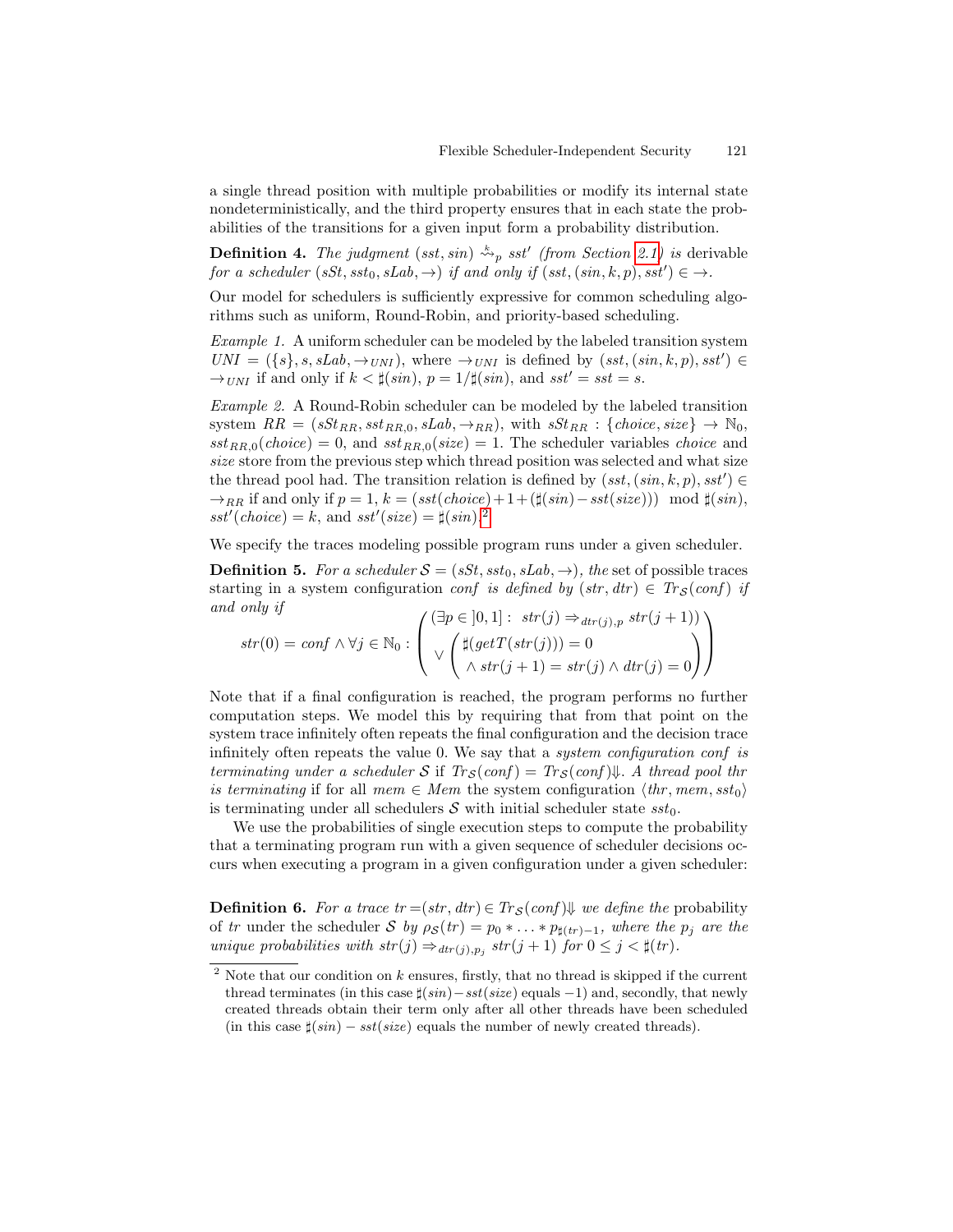## 3.2 Scheduler-Specific Security Property

We consider a security lattice with two security domains, low and high, where the requirement is that no information flows from *high* to *low*. This is the simplest policy capturing information flow security. A domain assignment is a function  $dom: Var \rightarrow \{low, high\}$  that associates a security domain with each program variable. The resulting security requirement is that no information may flow from variables with domain high to variables with domain low.

We assume that attackers cannot directly access the values of high variables (i.e., access control works correctly). The following indistinguishability relation captures this upper bound on the observational capabilities of attackers.

**Definition 7.** Two memories mem, mem<sup>'</sup>  $\in$  Mem are low-equal, denoted by  $mem =_L mem'$ , if and only if mem(var) = mem'(var) for all var  $\in$  Var with  $dom(var) = low.$  We use  $[mem]_{=L}$  to denote the equivalence class  ${mem' \in$  $Mem \mid mem =_L mem' \}.$ 

<span id="page-6-0"></span>**Definition 8.** A thread pool thr is S-secure for  $S = (sSt, sst_0, sLab, \rightarrow)$  if

$$
\sum_{mem' \in [mem]_{=L}^{\infty} \rho_{\mathcal{S}}(\langle thr,mem_1, sst_0 \rangle, mem') = \sum_{mem' \in [mem]_{=L}^{\infty} \rho_{\mathcal{S}}(\langle thr, mem_2, sst_0 \rangle, mem')
$$

holds for all mem<sub>1</sub>, mem<sub>2</sub>, mem  $\in$  Mem with mem<sub>1</sub> =<sub>L</sub> mem<sub>2</sub>, where the value  $\rho_{\mathcal{S}}(conf, mem)$  is the probability that a program run under the scheduler S that starts in the system configuration conf terminates with memory mem . It is defined by  $\rho_{\mathcal{S}}(\text{conf}, \text{mem}) = \sum_{tr \in Tr_{\mathcal{S}}(\text{conf}) \Downarrow_{\text{mem}}} \rho_{\mathcal{S}}(tr)$ .

A command com is S-secure if the thread pool thr<sub>com</sub> containing the single thread com is S-secure (i.e. thr<sub>com</sub>(0) = com and thr<sub>com</sub>(j) = stop for all j > 0).

Our notion of S-security guarantees that the probability that an S-secure program terminates with given values of low variables is independent from the initial values of secrets. This means,  $S$ -security implies that an attacker who can observe the initial and final values of low variables cannot conclude anything about high inputs. This implication still holds if the attacker knows the code of the program and the scheduling algorithm. Moreover, it also holds if the attacker can observe multiple runs of the program. Note that the number of execution steps of an S-secure program may depend on the values of low variables (in contrast to, e.g., the bisimulation-based scheduler-specific security condition in [\[7\]](#page-16-6)).

Remark 1. While we prefer to define  $S$ -security using the probabilities of traces, an equivalent property could be defined using Markov chains, as, e.g., in [\[11\]](#page-16-10).

## 4 Scheduler-Independent Information Flow Security

In this section, we present the novel information flow property that is the main contribution of this article. Our security property is scheduler independent in the sense that it implies S-security for a large class of schedulers. We characterize this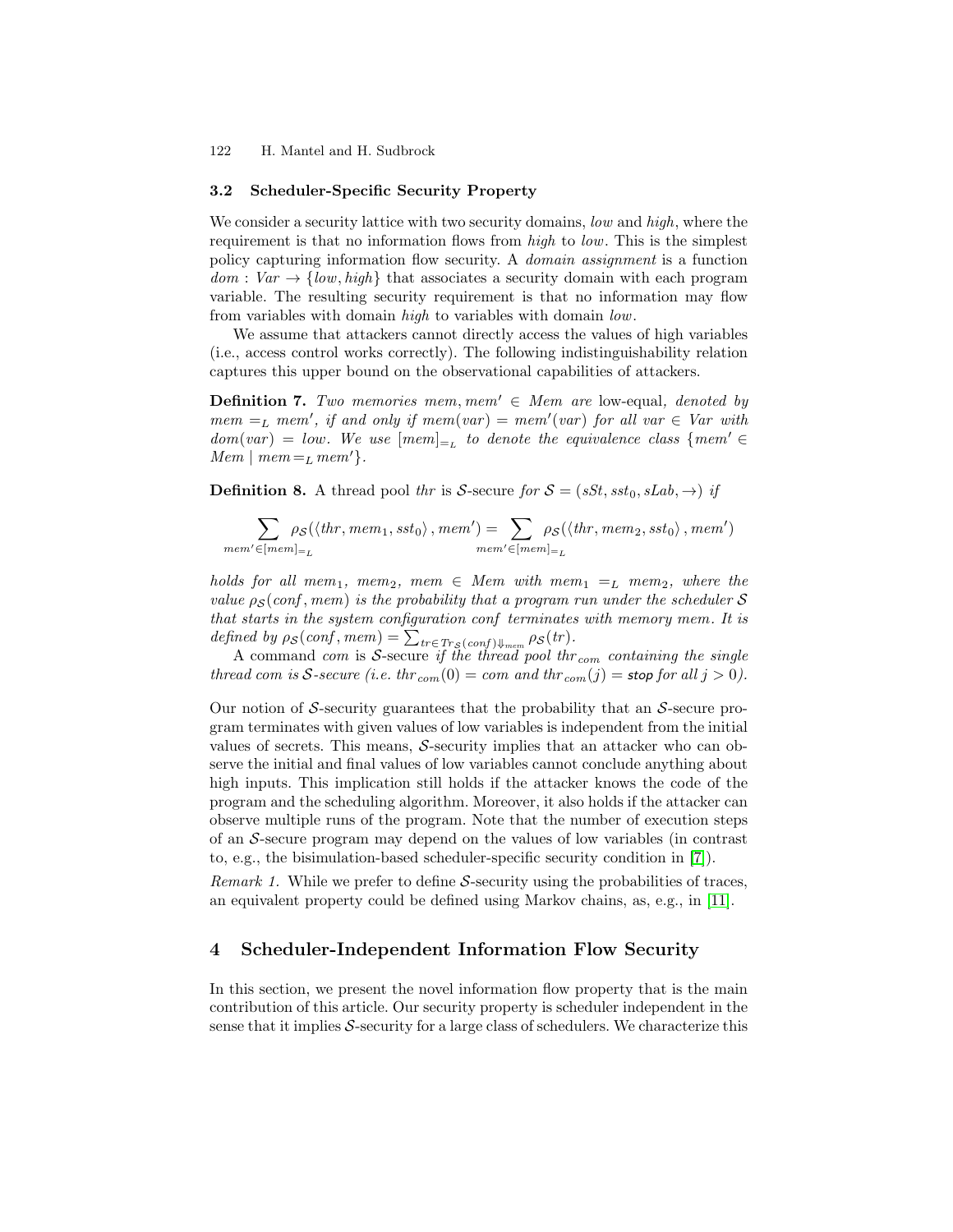class by the novel notion of robust schedulers and show that this class covers the most common scheduling algorithms. As we will illustrate, our security property is suitable for programs with nondeterministic behavior and whose runtime may depend on secrets. That is, it overcomes restrictions of the existing schedulerindependent security properties.

## <span id="page-7-0"></span>4.1 A Novel Security Property

We partition the set *Com* into *high commands* that definitely do not modify low variables and into low commands that potentially modify values of low variables.

**Definition 9.** The set of high commands  $HCom \subset Com$  is the largest set of commands such that if com  $\in$  HCom then the following holds:

$$
\forall com' \in Com \cup \{stop\} : \forall mem, mem' \in Mem : \forall com_0, \dots, com_{n-1} \in Com : \langle com, mem \rangle \xrightarrow{\text{new}([com_0, \dots, com_{n-1}])} \langle com', mem' \rangle \implies (\text{mem} =_L \text{mem'} \land com' \in HCom \cup \{stop\} \land \forall j \in \{0, \dots, n-1\}. \text{com}_j \in HCom)
$$

The set of low commands  $LCom \subset Com$  is defined as  $Com \setminus HCom$ .

We refer to threads executing high commands as *high threads* and to threads executing low commands as *low threads*. Note that a low thread becomes high after an execution step if the command that remains to be executed is high. High threads, by definition, cannot become low during a program's execution.

Low matches link the positions of corresponding low threads in thread pools.

**Definition 10.** A low match of two thread pools thr<sub>1</sub> and thr<sub>2</sub> with the same number of low threads (i.e.  $|\{k_1 \in \mathbb{N}_0 \mid thr_1(k_1) \in LCom\}| = |\{k_2 \in \mathbb{N}_0 \mid m_1(k_2) \in LCom\}| = |\{k_3 \in \mathbb{N}_0 \mid m_2(k_3) \in LCom\}| = |\{k_4 \in \mathbb{N}_0 \mid m_3(k_4) \in LCom\}| = |\{k_5 \in \mathbb{N}_0 \mid m_4(k_5) \in LCom\}| = |\{k_6 \in \mathbb{N}_0 \mid m_5(k_6) \in LCom\}| = |\{k_7 \in \mathbb{N$  $thr_2(k_2) \in LCom$ |) is an order-preserving bijection with the domain  $\{k_1 \in \mathbb{N}_0 \mid$  $thr_1(k_1) \in LCom$  and the range  $\{k_2 \in \mathbb{N}_0 \mid thr_2(k_2) \in LCom\}$ .

That is, a low match maps the position of the nth low thread in one thread pool to the position of the nth low thread in the other thread pool:

**Theorem 1.** The low match of thr<sub>1</sub> and thr<sub>2</sub> is unique and given by the function  $l$ -match<sub>thr<sub>1</sub>,thr<sub>2</sub> $(k_1)$  =</sub>

 $\min\Big\{k_2 \in \mathbb{N}_0 \mid |\{l_1 \leq k_1 \mid thr_1(l_1) \in LCom\}| = |\{l_2 \leq k_2 \mid thr_2(l_2) \in LCom\}|$ o .

Due to space restrictions, the proof of the above theorem as well as the proofs of all other theorems in this article are provided on the authors' website.

We use the PER-approach [\[12\]](#page-16-11) to define the novel security property, i.e., we define an indistinguishability relation on thread pools that is not reflexive, as it only relates thread pools to themselves that have secure information flow.

Definition 11. A symmetric relation R on thread pools with an equal number of low threads is a low bisimulation modulo low matching, if whenever thr<sub>1</sub> R thr<sub>2</sub>,  $mem_1 =_L mem_2$ , and  $\langle thr_1(k_1), mem_1 \rangle \xrightarrow{\alpha_1} \langle com_1, mem'_1 \rangle$ , then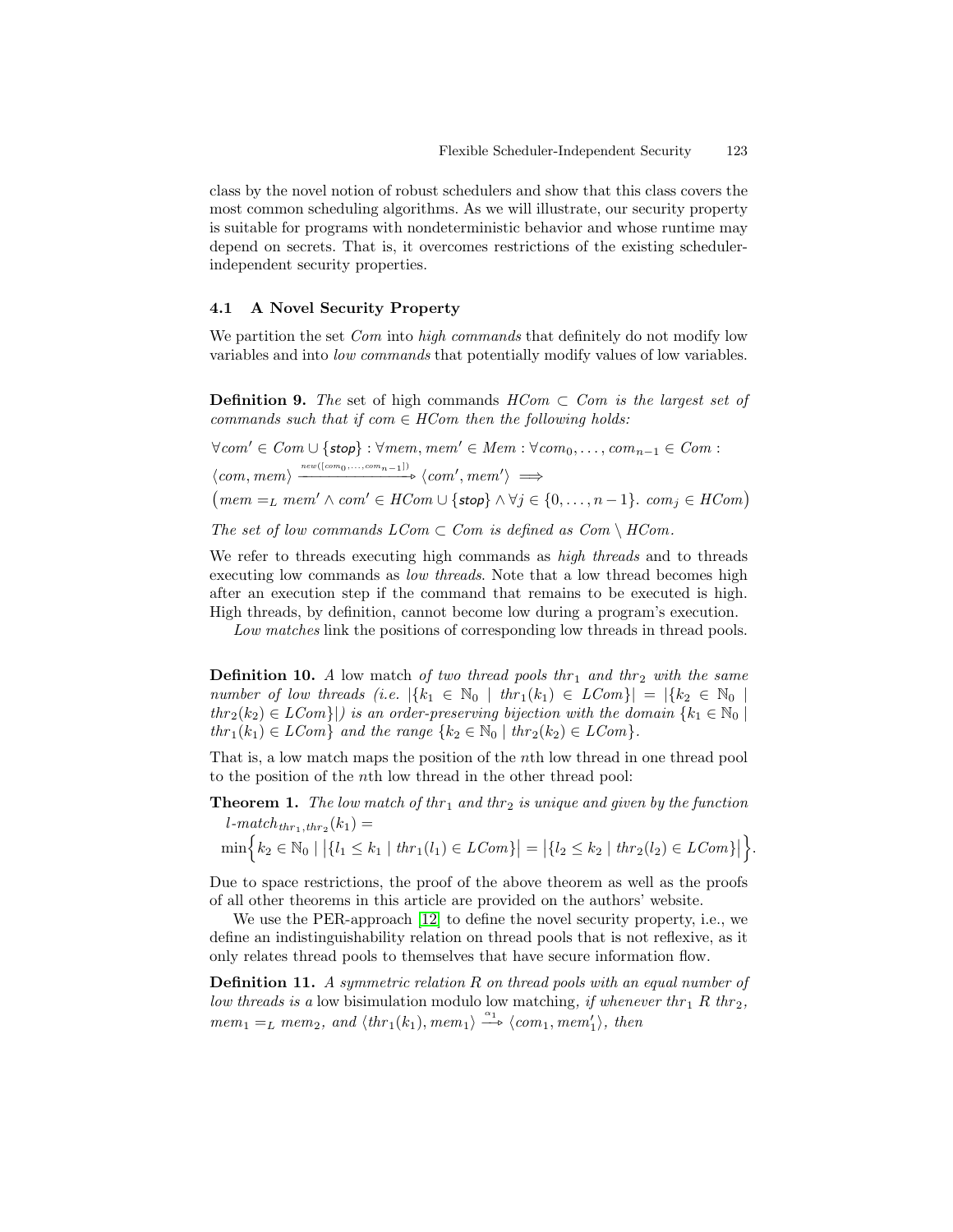- 1. if  $thr_1(k_1) \in LCom$ , then there exist com<sub>2</sub>, mem'<sub>2</sub>, and  $\alpha_2$  with (a)  $\langle thr_2(k_2), mem_2 \rangle \stackrel{\alpha_2}{\longrightarrow} \langle com_2, mem_2' \rangle,$ <br>(b) mem' = x mem' and (b)  $mem'_1 =_L mem'_2$ , and (c)  $update_{k_1}(thr_1, com_1, \alpha_1)$  R  $update_{k_2}(thr_2, com_2, \alpha_2)$ where  $k_2 = l$ -match<sub>thr<sub>1</sub>,thr<sub>2</sub>(k<sub>1</sub>); and</sub>
- <span id="page-8-0"></span>2. if  $thr_1(k_1) \in HCom$ , then  $update_{k_1}(thr_1, com_1, \alpha_1)$  R  $thr_2$ .

The relation  $\sim$  is the union of all low bisimulations modulo low matching.

**Definition 12.** A thread pool thr is FSI-secure if thr  $\sim$  thr. A command com is FSI-secure if the thread pool thr  $_{com}$  (see Definition [8\)](#page-6-0) is FSI-secure.

We will show in Section [4.3](#page-10-1) that all terminating FSI-secure programs are also  $S$ secure for any robust scheduler  $S$ . This scheduler independence result motivates the expansion of the acronym FSI-security, which is flexible scheduler-independent security.

The following theorem shows that FSI-security is compositional.

<span id="page-8-2"></span>**Theorem 2.** Let th $r_1$  and th $r_2$  be FSI-secure thread pools. Then their parallel composition  $par(thr_1, thr_2)$  is also FSI-secure, where

$$
par(thr_1, thr_2)(k) = \begin{cases} thr_1(k) & , \text{ if } k < \sharp(thr_1) \\ thr_2(k - \sharp(thr_1)) & , \text{ otherwise.} \end{cases}
$$

The compositionality result is not only crucial for a modular analysis, but also illustrates that FSI-security is suitable for multi-threaded programs containing races: As it suffices that each individual thread of a program is FSI-secure, FSIsecurity imposes no restrictions on the relationships between variables occurring in concurrent threads. This constitutes a significant improvement over security properties based on observational determinism.

Moreover, FSI-security is suitable for programs whose runtime depends on confidential information. While FSI-security requires stepwise indistinguishability for low threads (Item  $1$  in Definition [11\)](#page-8-0), no such requirement is imposed on a thread once it is high (Item 2 in Definition [11\)](#page-8-0). This constitutes a major improvement over the strong security condition. In particular, unlike strong security, FSI-security is satisfied by every high command.

Theorem 3. Let  $com \in HCom$ . Then com is FSI-secure.

In summary, FSI-security overcomes serious deficiencies of the two main approaches to defining scheduler-independent security mentioned in Section [1.](#page-0-0)

### 4.2 The Class of Robust Schedulers

<span id="page-8-1"></span>The essential idea of robust schedulers is that the scheduling order of low threads does not depend on the high threads in a thread pool. We formalize the class of robust schedulers in Definition [15](#page-9-0) based on the auxiliary notions of thread purge functions (Definition [13\)](#page-8-1) and of  $\mathcal{S}$ -simulations (Definition [14\)](#page-9-1).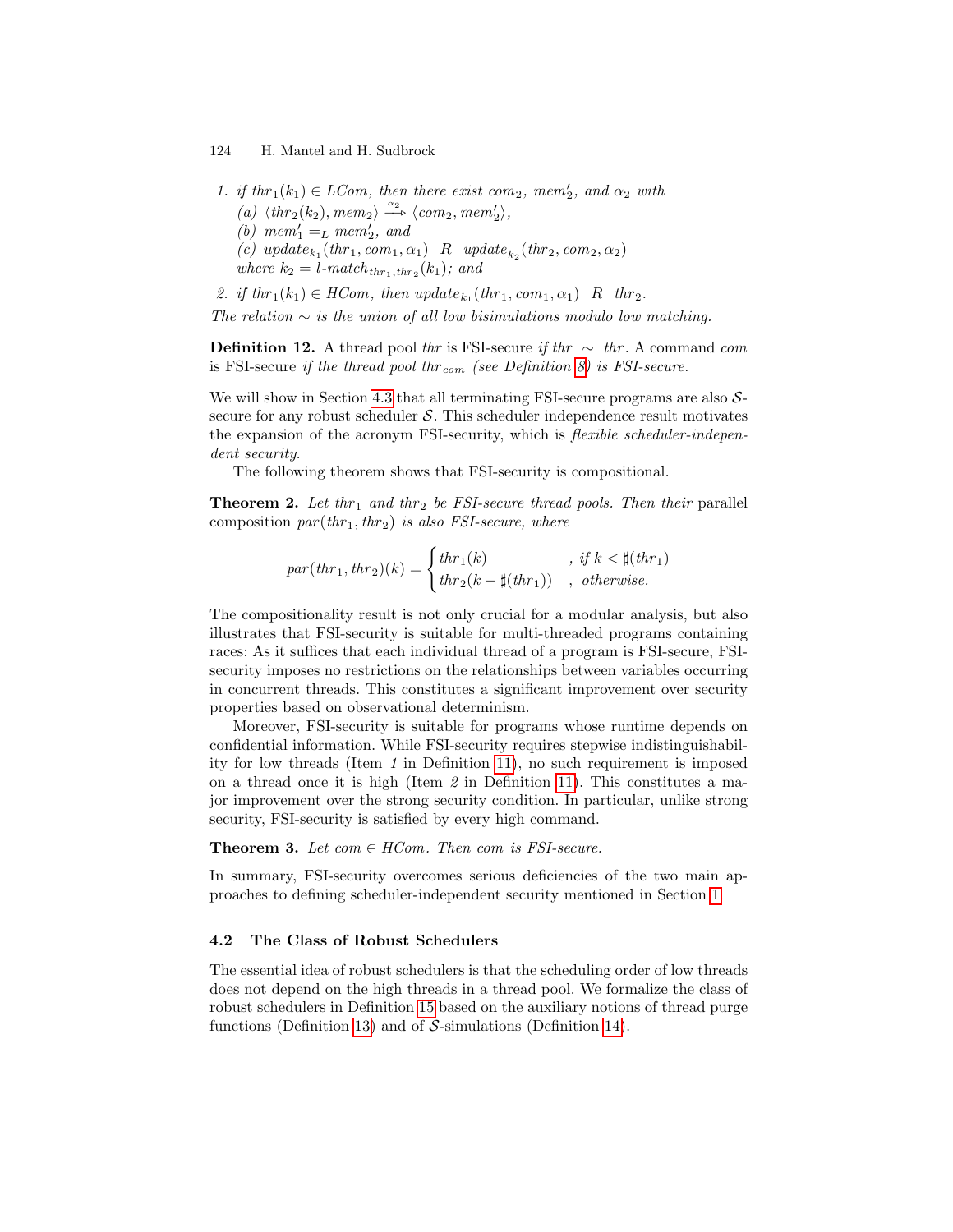**Definition 13.** The thread pool th-purge $(thr)$  is defined by

 $th\text{-}pure(thr)(k_1) = thr\left(\min\big\{k_2\in\mathbb{N}_0\mid k_1=\big|\{l < k_2\mid thr(l)\in LCom\cup\{\text{stop}\}\}\big|\big\}\right)$ for all  $k_1 \in \mathbb{N}_0$ . We denote with th-purge(conf) the system configuration obtained from conf by replacing get  $T(\text{conf})$  with th-purge(get  $T(\text{conf})$ ).

Intuitively, th-purge(thr) is obtained from the by removing all high threads and leaving the order of low threads unchanged:

**Theorem 4.** For a thread pool thr, th-purge(thr) contains no high threads and as many low threads as thr. Moreover, if  $k \in \mathbb{N}_0$  with thr $(k) \in LCom$  then

 $thr(k) = th-purge(thr)(l-match_{thr.th-purae(thr)}(k)).$ 

<span id="page-9-1"></span>**Definition 14.** Let  $S = (sSt, sst_0, sLab, \rightarrow)$  be a scheduler. An S-simulation is a relation < that relates arbitrary configurations with configurations that do not contain high threads, such that  $\text{conf}_1 < \text{conf}_2$  and  $\text{conf}_1 \Rightarrow_{k_1,p_1} \text{conf}_1'$  imply

- 1. if  $getT(conf_1)(k_1) \in LCom$ , then there exists  $conf'_2$  with
	- (a)  $\text{conf}_2 \Rightarrow_{k_2,p_2} \text{conf}_2'$ , where  $k_2 = \text{l-match}_{\text{getT}(\text{conf}_1),\text{getT}(\text{conf}_2)}(k_1)$  and  $p_2 = p_1/l$ -prob<sub>S</sub> $(\textit{conf}_1)$ , and  $l$ -prob<sub>S</sub> $(\textit{conf})$  denotes the probability that a low thread is selected by the scheduler  $S$  in the system configuration conf that is defined by l-prob<sub>S</sub> $(\langle thr, mem, sst \rangle) = \sum \{p \mid \exists k, sst' : thr(k) \in$  $LCom \wedge (sst, obs(thr, mem)) \stackrel{k}{\leadsto} _p sst'$ , as well as
	- (b)  $\text{conf}_1' < \text{th-purge}(\text{conf}_2')$ ; and
- 2. if  $getT(conf_1)(k_1) \in HCom$ , then  $conf'_1 < conf_2$ .

The relation  $\lt$ s is the union of all S-simulations.

<span id="page-9-0"></span>**Definition 15.** The scheduler  $S = (sSt, sst_0, sLab, \rightarrow)$  is robust if  $\langle thr, mem, sst_0\rangle <_{\mathcal{S}} th-purge(\langle thr, mem, sst_0\rangle)$ 

holds for each FSI-secure thread pool thr and each memory mem.

Intuitively, a scheduler is robust if the scheduling of low threads during a run of an FSI-secure thread pool remains unchanged when one removes all high threads from the thread pool. That is, the probability that the scheduler selects a low thread among all low threads in a configuration equals the probability to select the matching low thread if all high threads were removed (i.e.,  $p_2 = p_1/l$ -pro $b_S(\text{conf}_1)$ ). This is, in particular, the case for uniform and Round-Robin schedulers:

<span id="page-9-3"></span><span id="page-9-2"></span>Theorem 5. The uniform scheduler (see Example [1\)](#page-5-1) is robust.

Theorem 6. The Round-Robin scheduler (see Example [2\)](#page-5-2) is robust.

Robust schedulers will only be employed in combination with observation functions that properly confine the interface between programs and schedulers:

Definition 16. We call the observation function obs (introduced in Section [2.1\)](#page-2-0) confined, if it satisfies the following property for all thread pools thr<sub>1</sub>, thr<sub>2</sub> and for all memories mem<sub>1</sub>, mem<sub>2</sub>:

 $(\sharp(thr_1)=\sharp(thr_2)\wedge mem_1=_{L} mem_2)\implies obs(thr_1,mem_1)=obs(thr_2,mem_2)$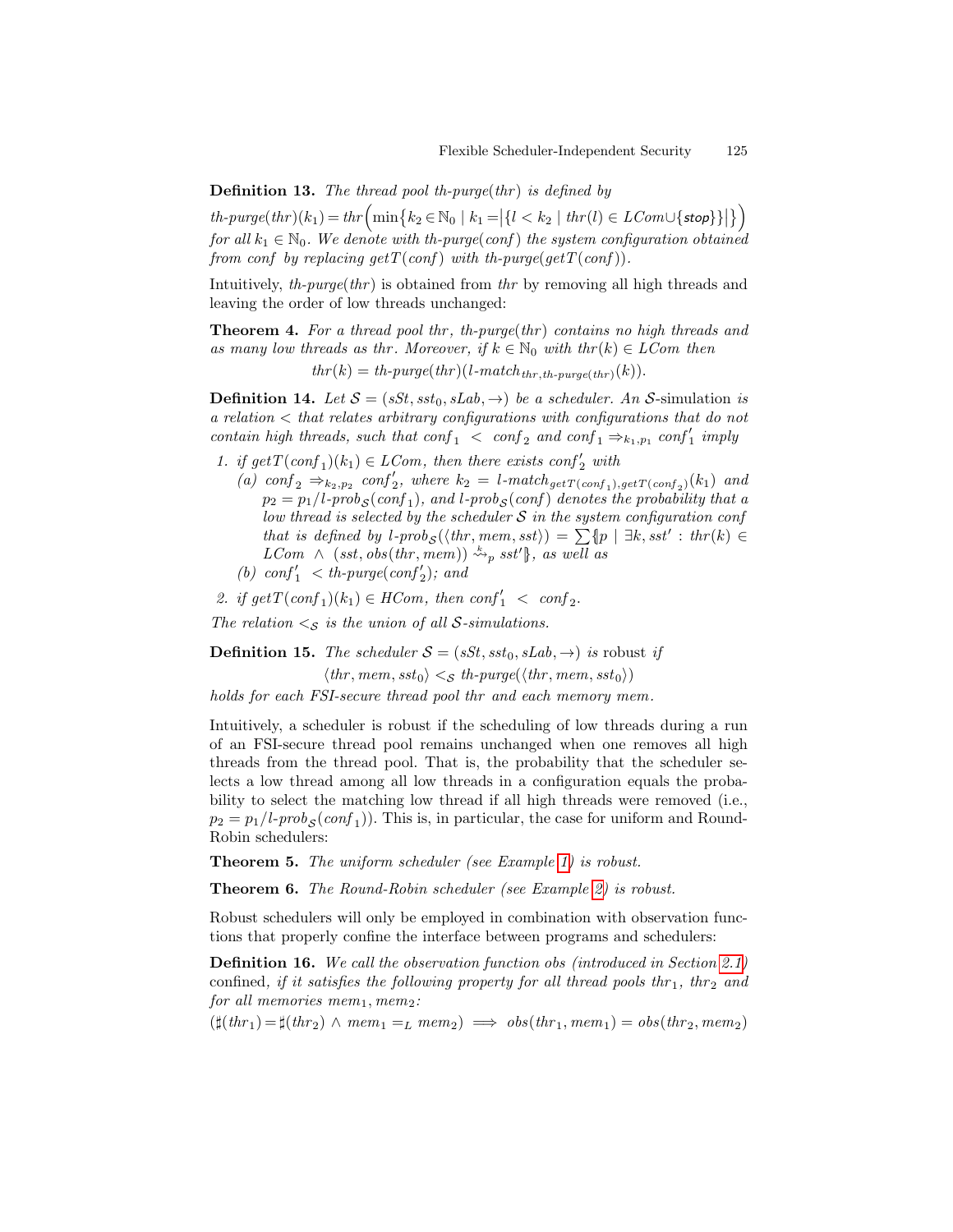Confined observation functions only provide information about the current number of threads and the values of public variables. This is sufficient for common schedulers like Round-Robin or priority-based schedulers.

Note that Definition [15](#page-9-0) quantifies over all FSI-secure thread pools. This is essential. Quantifying over all thread pools (i.e., including ones that are not FSIsecure) would result in a significantly smaller class of robust schedulers, that, for instance, does not include Round-Robin and uniform schedulers.

## <span id="page-10-1"></span>4.3 Scheduler Independence Result

We are now ready to present the scheduler independence result:

**Theorem 7.** Let the be a terminating thread pool that is FSI-secure and let  $S$ be a robust scheduler under a confined observation function. Then the thread pool thr is S-secure.

Theorems [5](#page-9-2) and [6](#page-9-3) show that we obtain scheduler-independent information flow security for a practically relevant class of schedulers. As FSI-security overcomes restrictions of the two main approaches to scheduler-independent security (see Section [4.1\)](#page-7-0), we expect that our results will contribute to more widely applicable information flow analyses for concurrent programs.

## <span id="page-10-0"></span>5 Security Analysis for a Multi-threaded Language

We use a simple multi-threaded imperative programming language supporting the dynamic creation of new threads for illustrating how to analyze concrete programs with respect to FSI-security. We define the set Com by the following grammar (using a set  $Exp$  of expressions that we do not specify further):

 $com ::=$ skip  $| var := exp | com; com |$  if  $(exp)$  then  $com$  else  $com$  fi | while  $(exp)$  do  $com$  od | spawn $(com, \ldots, com),$ 

where  $var \in Var$  and  $exp \in Exp$ . The operational semantics for commands is formalized by a calculus for the judgment  $\langle com, mem \rangle \stackrel{\sim}{\rightarrow} \langle com', mem' \rangle$  intro-<br>dugged in Section 2.1. The derivation rules are as usual, we refrain from stating duced in Section [2.1.](#page-2-0) The derivation rules are as usual, we refrain from stating their definition due to space restrictions.

## 5.1 Security Type System

We present a security type system for our example language. This type system provides the basis for an automated scheduler-independent security analysis.

We type commands with types of the form  $(ass, stp)$ , where  $ass, stp \in \{low,$ high. The intuition of the typing judgment  $\vdash com : (ass, stp)$  is as follows: If  $ass = high$ , then neither the thread executing com nor the threads that are created due to spawn-commands within com assign to low variables, i.e., com is a high command. If  $stp = low$ , then the number of execution steps made by a thread executing com cannot depend on the values of high variables. However, the execution time of threads spawned by this thread may depend on high values.

The typing rules are displayed in Figure [1.](#page-11-0) We denote with  $dom(exp)$  the security domain of an expression, where  $dom(exp) = low$  if all variables occurring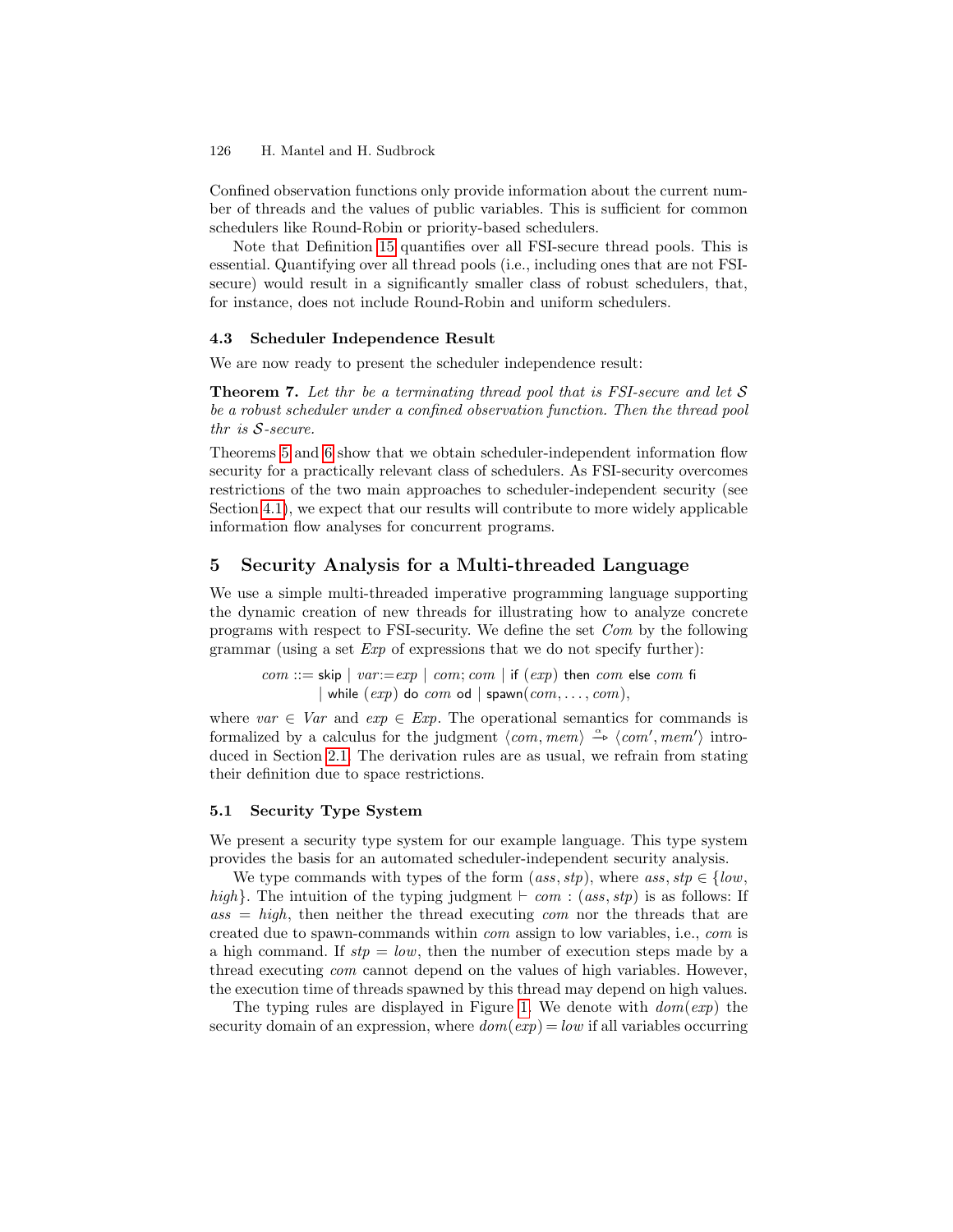$$
[SKIP] \xrightarrow[\text{Exip}: (high, low)]
$$
\n
$$
[ASS] \xrightarrow[\text{Var}:=exp: (dom(var), low)]
$$
\n
$$
[IF] \xrightarrow{\text{Com}_1: (ass, stp)} \text{Hom}_2: (ass, stp) \quad dom(exp) \subseteq ass
$$
\n
$$
[WHILE] \xrightarrow{\text{Com}_1: (ass, stp)} \text{Hom} \cdot (ass, stp \cup dom(exp))
$$
\n
$$
[WHILE] \xrightarrow{\text{Com}_2: (ass, stp)} \text{stp} \cup dom(exp) \subseteq ass
$$
\n
$$
[WHILE] \xrightarrow{\text{Com}_2: (ass, stp)} \text{stp} \cup dom(exp) \subseteq ass
$$
\n
$$
[SPAWN] \xrightarrow{\forall i \in \{0, ..., k-1\}. \vdash com_i : (ass, stp_i)}
$$
\n
$$
[SPAWN] \xrightarrow{\forall i \in \{0, ..., k-1\}. \vdash com_i : (ass, stp_i)}
$$
\n
$$
[SEQ] \xrightarrow{\text{Com}_1: (ass_1, stp_1)} \vdash com_2: (ass_2, stp_2) \quad stp_1 \subseteq ass_2
$$
\n
$$
\vdash com_1; com_2: (ass_1 \sqcap ass_2, stp_1 \sqcup stp_2)
$$
\n
$$
[SUB] \xrightarrow{\text{Com}_2: (ass, stp')} \text{ass} \subseteq ass' \quad stp' \subseteq stp
$$
\n
$$
\vdash com_2: (ass, stp)
$$

#### <span id="page-11-0"></span>Figure 1. Security type system

in exp have domain low, and  $dom(exp) = high$  otherwise. As usual for a two-level policy, we assume  $low \sqsubseteq high$  and denote the greatest lower bound respectively least upper bound operator on security domains with  $\Box$  and  $\Box$ , respectively. Note that subtyping is covariant in the first component of a type and contravariant in its second component (compare rule [SUB] in Figure [1\)](#page-11-0).

Rule [ASS] forbids assignments from high to low variables, and rules [IF] and [WHILE] forbid assignments to low variables under high guards of conditionals and loops (compare, e.g., [\[13\]](#page-16-12)). Furthermore, rules [IF] and [WHILE] ensure that commands containing high guards (and whose runtime might hence depend on the values of high variables) can only be typed if  $stp = high$ . Rule [SPAWN] allows to type programs that dynamically spawn threads: A spawn-command is typable with  $stp = low$ , as it is executed in a single execution step. Moreover, the command spawn( $com_0, \ldots, com_{k-1}$ ) is only typable with  $ass = high$  if each  $com_i$ is typable with  $ass = high$ . Rules  $[SEQ]$  and  $[WHILE]$  ensure that if a typable command assigns to low variables, then its runtime before such an assignment only depends on the values of low variables. This is essential for the soundness of the type system, as it ensures that lock-step execution is possible for low threads that correspond to each other under the low matching.<sup>[3](#page-11-1)</sup>

**Theorem 8.** If the judgment  $\vdash$  com : (ass, stp) is derivable in the type system for some com  $\in$  Com and ass, stp  $\in$  {low, high} then com is FSI-secure.

<span id="page-11-1"></span><sup>&</sup>lt;sup>3</sup> Note that our security type system does not contain a rule for typing conditionals with high guards whose branches may contain assignments to low variables if the branches are related by an indistinguishability relation. Such a rule is, e.g., provided in [\[14\]](#page-16-13), and could be soundly integrated into our type system. We refrain from such a rule here to ensure that there are no choice points when generating a type derivation.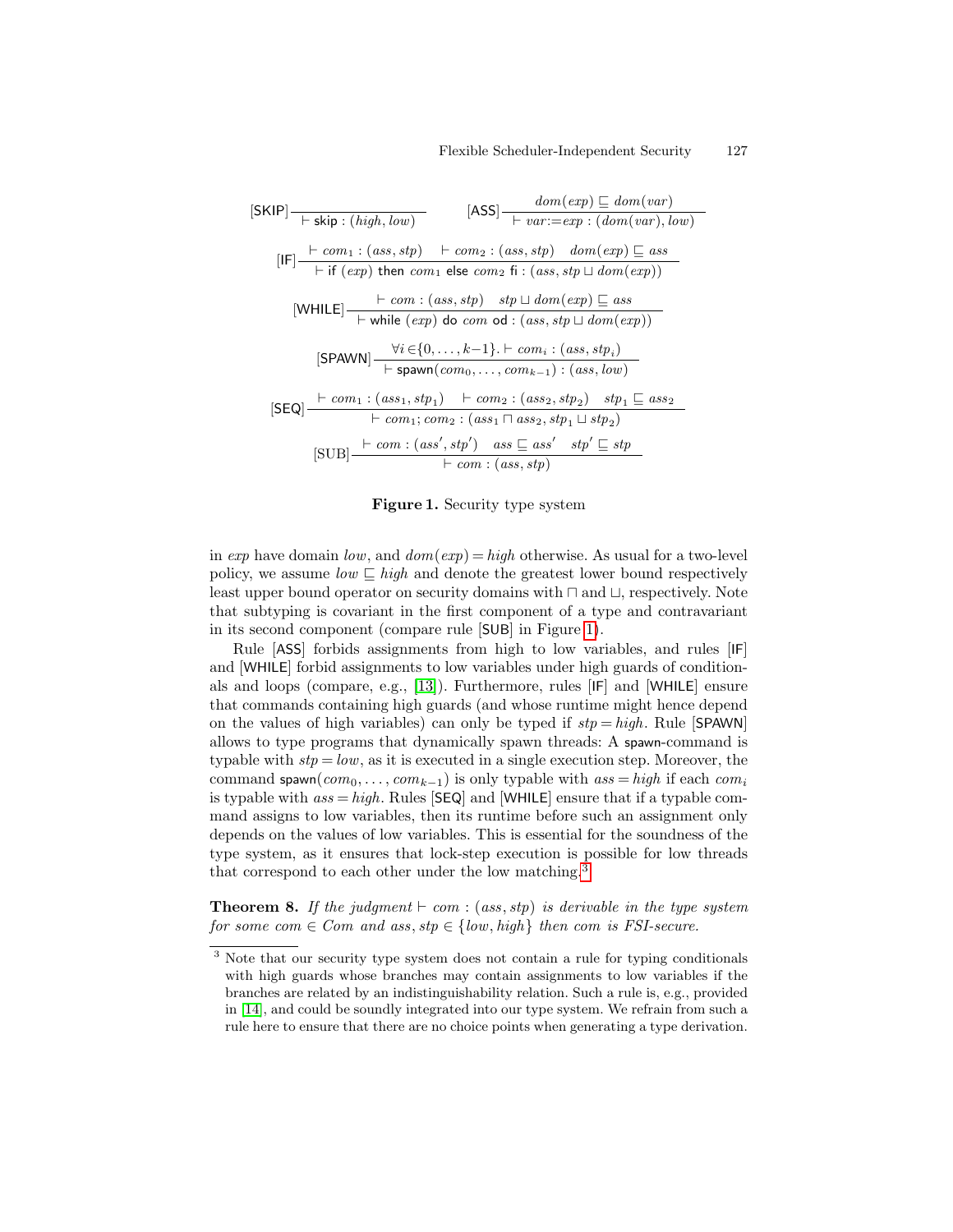```
Initial thread :
networkOut<sub>l</sub>:="getStockPrices";
stock Prices_i:=networkIn_i;spawn(writeStockPricesToDatabase);
networkOut_{l}:= "getFundsPrice";
fundsPrices_l:=networkIn_l;spawn(writeFundsPricesToDatabase);
spawn(computeAccountOverview)
writeStockPricesToDatabase:
i_l:=0;while (i_l < getSize(stockPrices_l)) do
 database_l := database_l+ getTitleAt(stockPrices<sub>l</sub>, i<sub>l</sub>)
       + getPriceAt(stockPrices<sub>l</sub>, i<sub>l</sub>);
 i_l := i_l+1 od
writeFundsPricesToDatabase:
j_l := 0;while (\boldsymbol{\mathfrak j}_l<\textsf{getSize}(\textsf{fundsPrices}_l)) do
 database_l := database_l+ get\mathsf{T}\mathsf{itleAt}(\mathsf{fundsPrices}_l, \mathsf{j}_l)+ getPriceAt(fundsPrices_l, \mathbf{j}_l);
  \mathsf{j}_l := \mathsf{j}_l + 1 od
                                                             computeAccountOverview:
                                                             k_h := 0; overview<sub>h</sub> := "";
                                                             while (k_h < getSize(userPortfolio<sub>h</sub>)) do
                                                               title<sub>h</sub> := getTitleAt(userPortfolio<sub>h</sub>, k_h);
                                                               if (isStock(title<sub>h</sub>)) then
                                                                 \mathsf{price}_h := \mathsf{getPriceFor}(\mathsf{stock Prices}_l,\mathsf{title}_h)* getQuantityAt(userPortfolio<sub>h</sub>, k_h)
                                                               else
                                                                 \mathsf{price}_h := \mathsf{getPriceFor}(\mathsf{fundsPrice}_l, \mathsf{title}_h)* getQuantityAt(userPortfolio<sub>h</sub>, k_h)
                                                               fi;
                                                               oldPrice_h :=getLastPrice(database_l, title_h);if (\mathsf{oldPrice}_h \leq \mathsf{price}_h)then tendency_h := "up"
                                                                 else tendency_h := "down"
                                                               fi;
                                                               overview<sub>h</sub> := overview<sub>h</sub> + title<sub>h</sub>
                                                                    + price_h + tendency_h;
                                                               k_h := k_h+1od
```
<span id="page-12-0"></span>Figure 2. Exemplary security analysis: implementation

Thus, due to the compositionality of FSI-security (Theorem [2\)](#page-8-2), a thread pool thr is FSI-secure if  $thr(k)$  is typable for each  $k < \sharp (thr)$ .

Note that the type systems proposed in  $[15,8,11,16]$  $[15,8,11,16]$  $[15,8,11,16]$  $[15,8,11,16]$  are similar to our type system as they restrict the assignments a program may perform after executing a conditional or a loop with a high guard. However, note that [\[15,](#page-16-14)[11](#page-16-10)[,16\]](#page-16-15) only guarantee soundness for one scheduler-specific security property. Note also that [\[8\]](#page-16-7) targets a language that allows dynamic thread creation (a typical feature of multi-threaded programming languages) only in a very limited form (no threads may be created inside loops), and the article assumes that threads idle after their termination instead of being removed from the thread pool. Our type system and its soundness result do not share these limitations. The scheduler independence result from [\[8\]](#page-16-7) will be further compared to the result in this article in Section [6.](#page-13-0)

#### <span id="page-12-1"></span>5.2 Exemplary Security Analysis

Consider the code fragment in Figure [2,](#page-12-0) which is part of an application managing personal finances. The program contacts two network-based services that provide up-to-date pricing information for stocks respectively funds (by writing to respectively reading from the variables network $Out_l$  and network $In_l$ ). The program appends the retrieved information to the information in the variable database that contains historical pricing information for future reference. Moreover, using the novel data and historical data already present in  $database_l$ , the program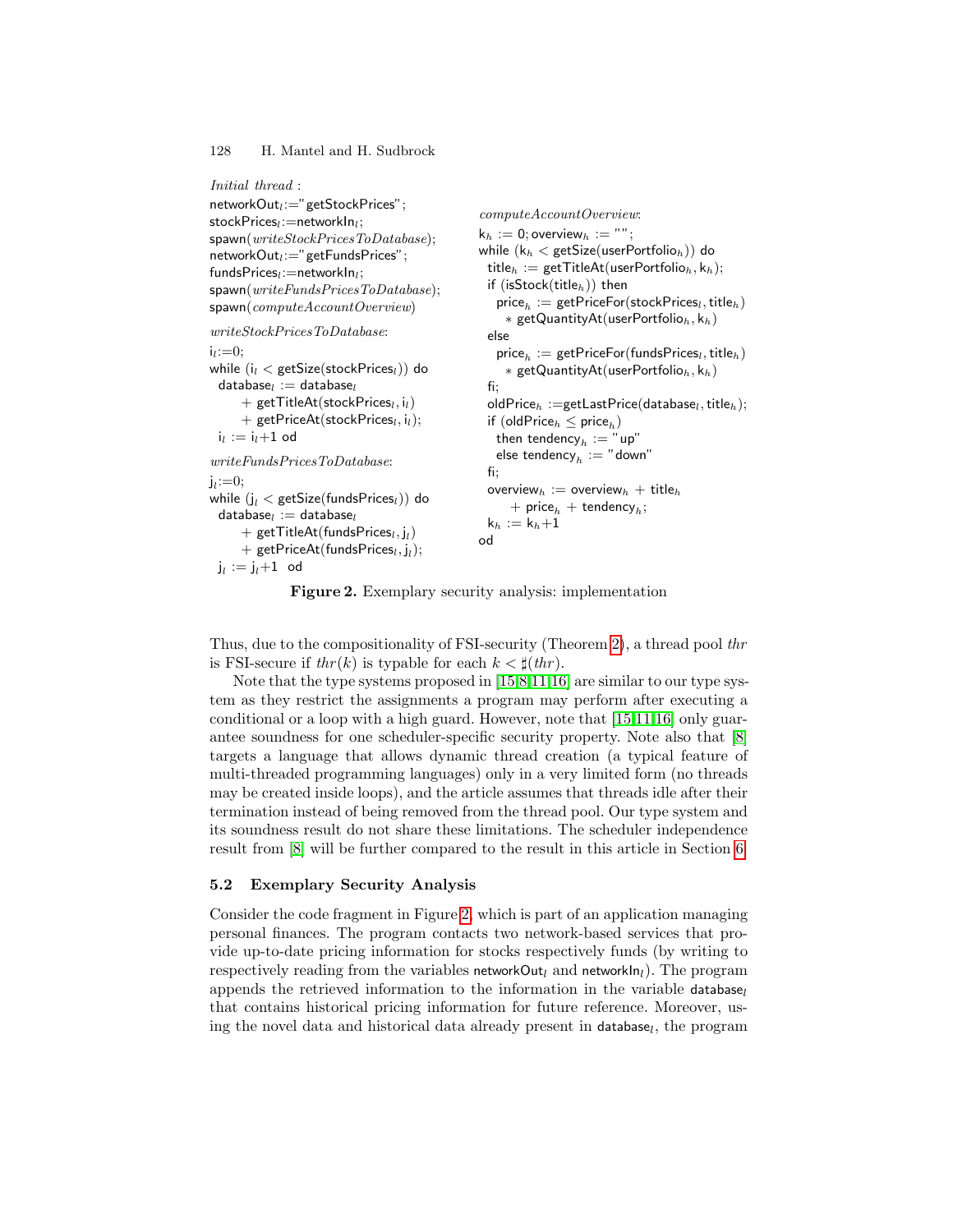generates an overview of the user's custody account. Those three activities are spawned in new threads (writeStockPricesToDatabase, writeFundsPricesToDatabase, and computeAccountOverview) to improve the interactivity of the overall program and not block computations following this code fragment. In our example, we model the network requests, the data retrieved from the network, the data stored in the database, and the generated overview with string values. The data encoded in those string values is accessed by the program using selector expressions like, for instance, getLastPrice.

The subscripts of variables indicate whether a variable is classified as low  $(l)$ or as high  $(h)$ . Information in the database and information retrieved from the network services is public and classified as low, while the user's portfolio and the report created based on the portfolio are confidential and classified as high.

Applying the type system to the program proves that the program is FSIsecure: The initial thread as well as the threads writeStockPricesToDatabase and writeFundsPricesToDatabase are typable with the type (low, low), while the thread *computeAccountOverview* is typable with the type (*high*, *high*).

Note that the program is rejected by existing analyses that guarantee security for common schedulers. Observational determinism [\[6\]](#page-16-5) is violated, as the order in which entries are written to the database depends on the order in which the threads writeStockPricesToDatabase and writeFundsPricesToDatabase are scheduled. Strong security [\[7\]](#page-16-6) is violated as the runtime of the loop in the thread computeAccountOverview depends on confidential information. The soundness of the type system together with the scheduler independence result guarantee that the order of the database entries never depends on confidential information when using a robust scheduler.

## <span id="page-13-0"></span>6 Related Work

An overview on information flow security in a multi-threaded setting is provided in [\[17\]](#page-17-0). Here, we focus on approaches that cover the problem of scheduling.

Most approaches assume a particular scheduling algorithm. In consequence, their results do not necessarily generalize to other schedulers. Several approaches consider a scheduler that selects threads purely nondeterministically (for instance, [\[5](#page-16-4)[,18](#page-17-1)[,19,](#page-17-2)[20,](#page-17-3)[21\]](#page-17-4)). Uniform schedulers are assumed in [\[3,](#page-16-2)[11\]](#page-16-10), and a Round-Robin scheduler is assumed in [\[4,](#page-16-3)[22\]](#page-17-5).

There are only a few approaches to scheduler-independent information flow security. In the following, we discuss those approaches in more detail.

The idea of observational determinism goes back to McLean [\[23\]](#page-17-6) and Roscoe et al. [\[24,](#page-17-7)[25\]](#page-17-8), who proposed security properties not at the level of a programming language, but more abstractly for specifications. The idea was adapted to a language-based setting in [\[6,](#page-16-5)[26\]](#page-17-9). Observational determinism requires that public observations of program executions are deterministic regardless of the interleaving of threads and the values of secret variables. If this requirement is satisfied, restricting the possible interleavings by assuming a concrete scheduler cannot result in a dependency of public observations on secrets. Observational determinism has the drawback that it forbids useful nondeterminism which oc-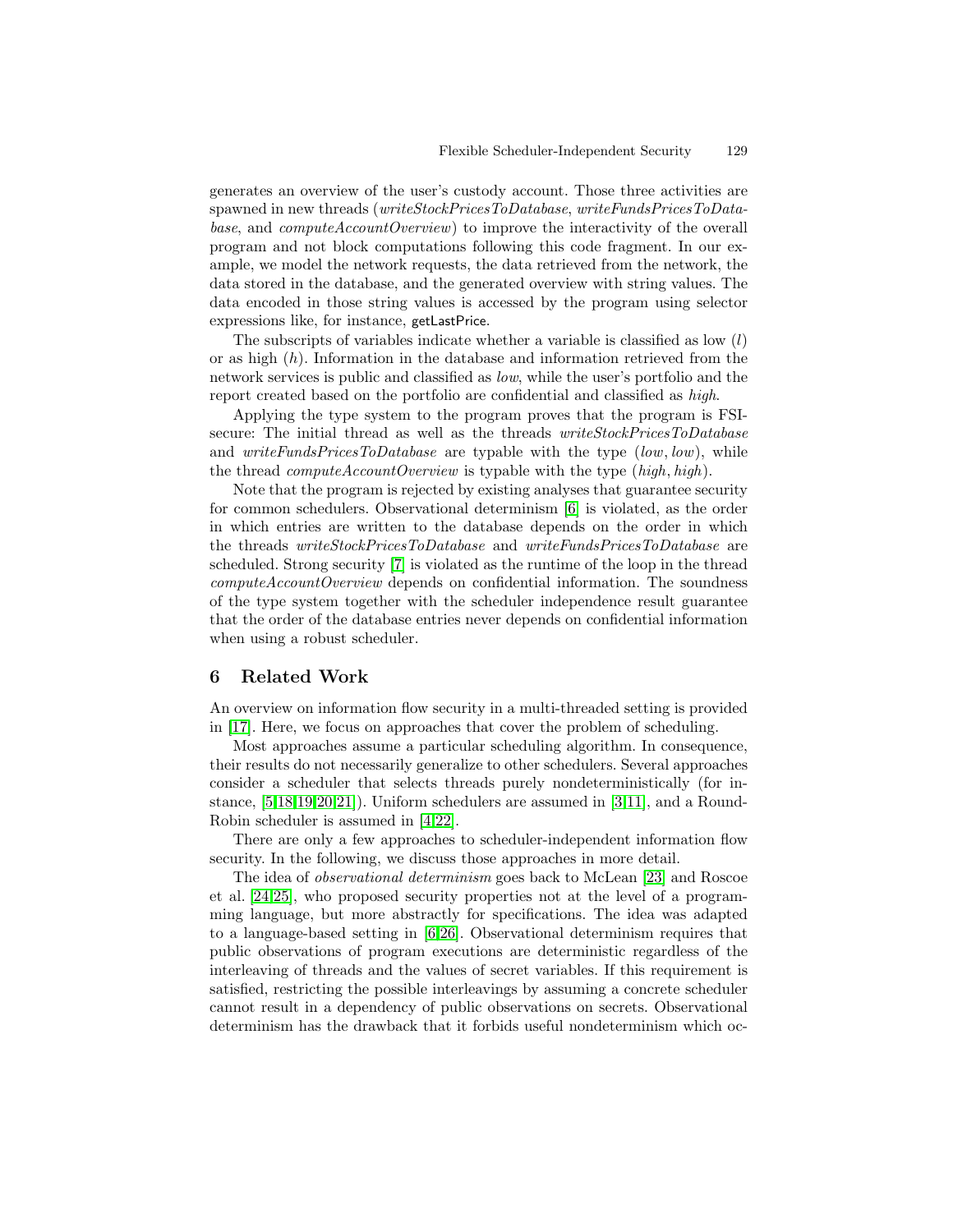curs, for instance, when multiple threads append data to the same public variable (as in the example program from Section [5.2\)](#page-12-1).

Sabelfeld and Sands [\[7\]](#page-16-6) introduce *strong security*, which is scheduler-independent for a natural class of schedulers. Strong security is quite restrictive, as it requires that the runtime of a program must not depend on secret data. This drawback appeared unavoidable because [\[10\]](#page-16-9) proved that the strong security condition is the weakest compositional property that implies information flow security for the natural class of schedulers. Hence, the strong security condition was used, despite its restrictiveness, as the foundation of many later developments (e.g., [\[27,](#page-17-10)[28](#page-17-11)[,29\]](#page-17-12)) and has been generalized in various ways, e.g., for distributed systems [\[27\]](#page-17-10) or to control declassification [\[30\]](#page-17-13). While [\[7\]](#page-16-6) proposes a type system that can transform some insecure programs into strongly secure programs, only a subset of the intuitively secure programs is amenable to this approach (for instance, the type system does not transform the example program from Section [5.2](#page-12-1) into a strongly secure program).

The combining calculus [\[20\]](#page-17-3) is a first step towards combining approaches based on observational determinism and strong security as it allows the combination of different analysis techniques in a security analysis. However, a schedulerindependence result has not yet been established for the combining calculus.

Boudol and Castellani [\[8\]](#page-16-7) propose a security type system for controlled thread systems that consist of a thread pool and a scheduler. If a controlled thread system is typable, then the thread pool is secure under the scheduler. In contrast to this article, the approach requires the size of a thread pool to remain fixed during a program run: dynamic thread creation is not supported, and threads remain in the thread pool upon termination (and may still be selected by the scheduler). Boudol and Castellani argue that if the termination of certain threads would be signaled to the scheduler, then controlled thread systems writing public variables cannot be typed. This is a non-standard restriction, as schedulers typically use the number of live threads when choosing the next thread.

As a different approach to relax the security property while remaining scheduler-independent, [\[9](#page-16-8)[,31,](#page-17-14)[32\]](#page-17-15) propose to use non-standard schedulers that provide a customized interface to the scheduled threads. Via two special commands, programs can *hide* (and at a later point *unhide*) a thread; the scheduler guarantees that during the execution of hidden threads no other thread is scheduled. The approach allows to securely execute programs containing threads that assign to low variables after performing computations whose runtime depends on high data (hiding the thread during those computations), but at the cost that a scheduler with a non-standard interface must be used. Such threads are rejected by our security property, as they may cause information leakage when being executed under currently available schedulers.

Another approach that prevents scheduling during computations whose runtime depends on secrets is followed by [\[22\]](#page-17-5). It provides a program transformation that introduces yield-statements into a program instructing the scheduler to select another thread, such that no yield-statements occur during computations depending on secrets, and rescheduling only occurs after a yield-statement. The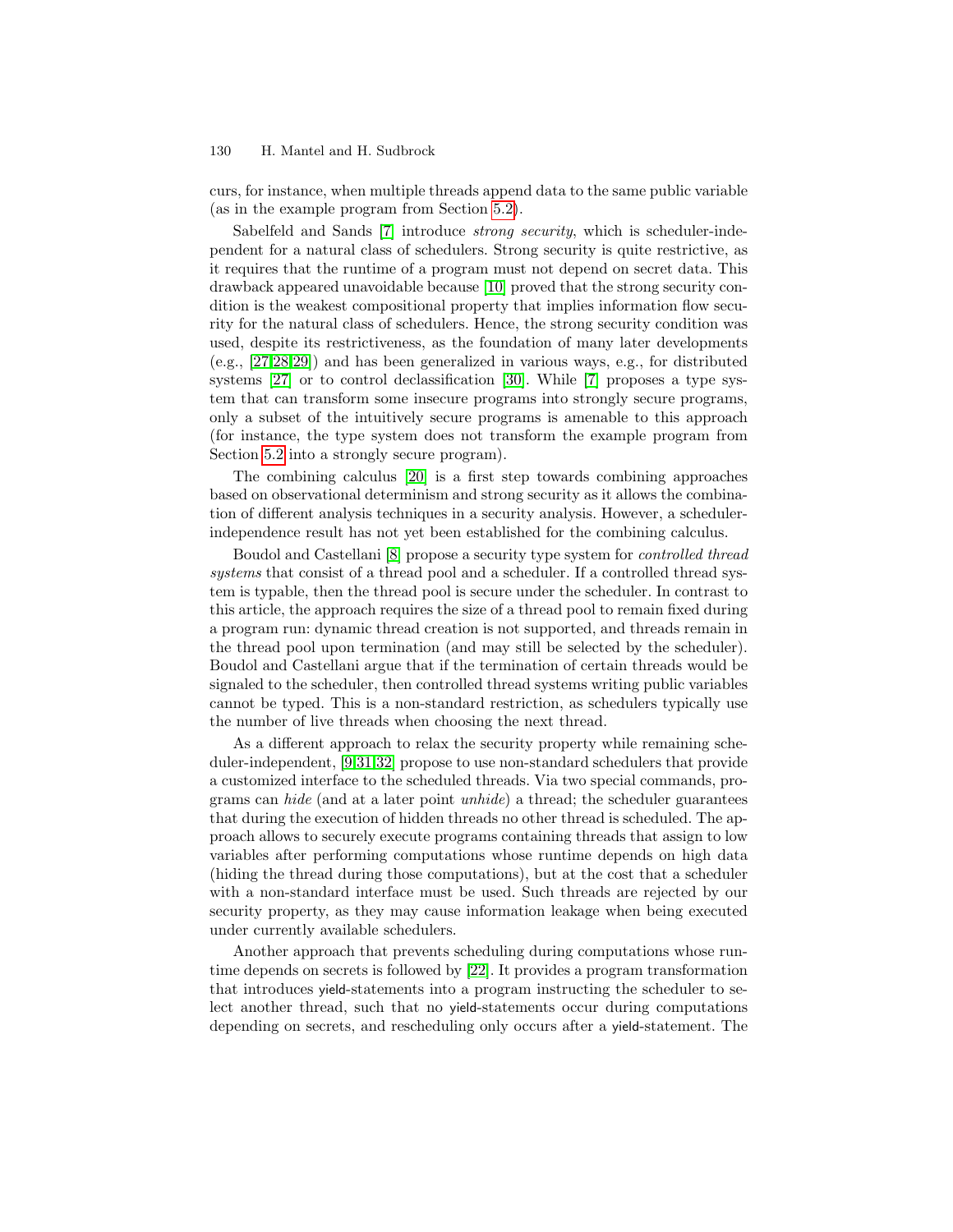approach is implemented for a Round-Robin scheduler, but the article argues that it is applicable for a wide class of schedulers. The transformation entails that computations on secrets block all remaining threads. This is particularly critical when these computations are time-consuming. In contrast, our approach allows any computations to be interleaved with the executions of other threads.

In the following we discuss two approaches that investigate scheduler-independence on the level of system specifications. Van der Meyden and Zhang [\[33\]](#page-17-16) adapt security conditions for asynchronous systems to scheduled synchronous systems. They consider schedulers whose decisions do not depend on secret actions and show that the security properties are scheduler-implementation independent in the sense that a system satisfies a property under one implementation of a scheduler if and only if it satisfies the property under all of the scheduler's possible implementations. Note that this differs from requiring that security holds under different schedulers. Moreover, [\[33\]](#page-17-16) prove that if the security definitions are satisfied for all deterministic schedulers, then they are also satisfied for all nondeterministic schedulers. Probabilistic schedulers are not considered.

Also when considering protocols the scheduling might impact security. In particular, the hidden random choice of a secret value in a security protocol could be revealed if the protocol's schedule depends on the choice's outcome. As a solution, [\[34\]](#page-17-17) proposes to make random choices invisible to the scheduler by annotating protocol actions with labels and requiring that (a) the possible actions after a secret random choice obtain the same label and (b) the only input to the scheduler are the labels of the schedulable actions. The development is based on the probabilistic process algebra  $CCS_p$ . It differs from our approach as it requires program annotations that guide the possible choices of the scheduler.

## 7 Conclusion

Scheduler-independent information flow security is an important problem for concurrent programs, but previously existing solutions are far from being satisfactory: They are either very restrictive in the sense that they reject many intuitively secure programs, or in the sense that they require non-standard modifications of schedulers and their interfaces. Both restrictions limit the applicability of information flow security analyses for concurrent programs.

Aiming at more widely applicable information flow analyses, we developed the novel security condition FSI-security. FSI-security overcomes deficiencies of the existing approaches to scheduler-independent security while still achieving scheduler independence for common schedulers. Our scheduler independence result is rather surprising in the light of the impossibility result from [\[10\]](#page-16-9), which states that for a natural class of schedulers a compositional scheduler-independent security condition must be at least as restrictive as the strong security condition. The key insight for obtaining a security property that is less restrictive yet compositional and scheduler-independent for relevant schedulers was the identification of a different class of schedulers, the robust schedulers, which is also natural but smaller than the class in  $[10]$ .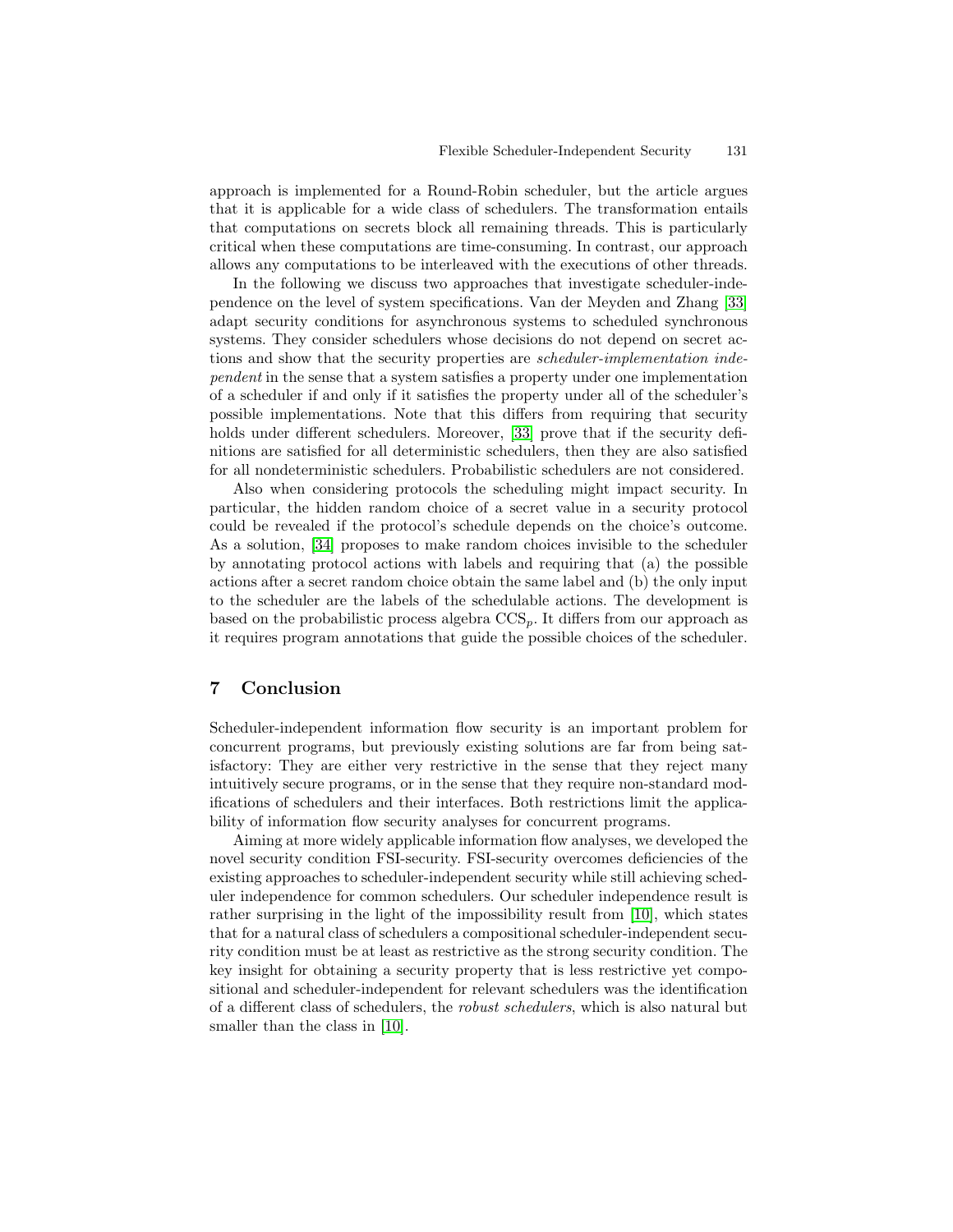Acknowledgments. The authors thank Dave Sands for helpful comments in the early phase of this research project and the anonymous reviewers for their suggestions. This work was funded by the DFG (German Research Foundation) in the Computer Science Action Program. This article reflects only the authors' views, and the DFG and the authors are not liable for any use that may be made of the information contained therein.

## References

- <span id="page-16-0"></span>1. Goguen, J.A., Meseguer, J.: Security Policies and Security Models. In: 3rd IEEE Symposium on Security and Privacy. pp. 11–20. IEEE (1982)
- <span id="page-16-1"></span>2. Jacob, J.: On the Derivation of Secure Components. In: 10th IEEE Symposium on Security and Privacy. pp. 242–247. IEEE (1989)
- <span id="page-16-2"></span>3. Volpano, D., Smith, G.: Probabilistic Noninterference in a Concurrent Language. Journal of Computer Security 7(2,3), 231–253 (1999)
- <span id="page-16-3"></span>4. Russo, A., Hughes, J., Naumann, D.A., Sabelfeld, A.: Closing Internal Timing Channels by Transformation. In: Okada, M., Satoh, I. (eds.) ASIAN 2006. pp. 120–135. LNCS, vol. 4435, Springer (2006)
- <span id="page-16-4"></span>5. Smith, G., Volpano, D.: Secure Information Flow in a Multi-threaded Imperative Language. In: 25th ACM Symposium on Principles of Programming Languages. pp. 355–364. ACM (1998)
- <span id="page-16-5"></span>6. Zdancewic, S., Myers, A.C.: Observational Determinism for Concurrent Program Security. In: 16th IEEE Computer Security Foundations Workshop. pp. 29–43. IEEE (2003)
- <span id="page-16-6"></span>7. Sabelfeld, A., Sands, D.: Probabilistic Noninterference for Multi-threaded Programs. In: 13th IEEE Computer Security Foundations Workshop. pp. 200–214. IEEE (2000)
- <span id="page-16-7"></span>8. Boudol, G., Castellani, I.: Noninterference for Concurrent Programs and Thread Systems. Theoretical Computer Science 281(1-2), 109–130 (2002)
- <span id="page-16-8"></span>9. Russo, A., Sabelfeld, A.: Securing Interaction between Threads and the Scheduler. In: 19th IEEE Computer Security Foundations Workshop. pp. 177–189. IEEE (2006)
- <span id="page-16-9"></span>10. Sabelfeld, A.: Confidentiality for Multithreaded Programs via Bisimulation. In: Broy, M., Zamulin, A.V. (eds.) PSI 2003. pp. 260–274. LNCS, vol. 2890, Springer (2003)
- <span id="page-16-10"></span>11. Smith, G.: Probabilistic Noninterference through Weak Probabilistic Bisimulation. In: 16th IEEE Computer Security Foundations Workshop. pp. 3–13. IEEE (2003)
- <span id="page-16-11"></span>12. Sabelfeld, A., Sands, D.: A Per Model of Secure Information Flow in Sequential Programs. In: Swierstra, S.D. (ed.) ESOP 1999. pp. 50–59. LNCS, vol. 1576, Springer (1999)
- <span id="page-16-12"></span>13. Volpano, D., Smith, G., Irvine, C.: A Sound Type System for Secure Flow Analysis. Journal of Computer Security 4(2,3), 167–188 (1996)
- <span id="page-16-13"></span>14. Mantel, H., Sands, D.: Controlled Declassification Based on Intransitive Noninterference. In: Chin, W. (ed.) APLAS 2004. pp. 129–145. LNCS, vol. 3302, Springer (2004)
- <span id="page-16-14"></span>15. Smith, G.: A New Type System for Secure Information Flow. In: 14th IEEE Computer Security Foundations Workshop. pp. 115–125. IEEE (2001)
- <span id="page-16-15"></span>16. Matos, A.A., Boudol, G., Castellani, I.: Typing Noninterference for Reactive Programs. Journal of Logic and Algebraic Programming 72(2), 124–156 (2007)